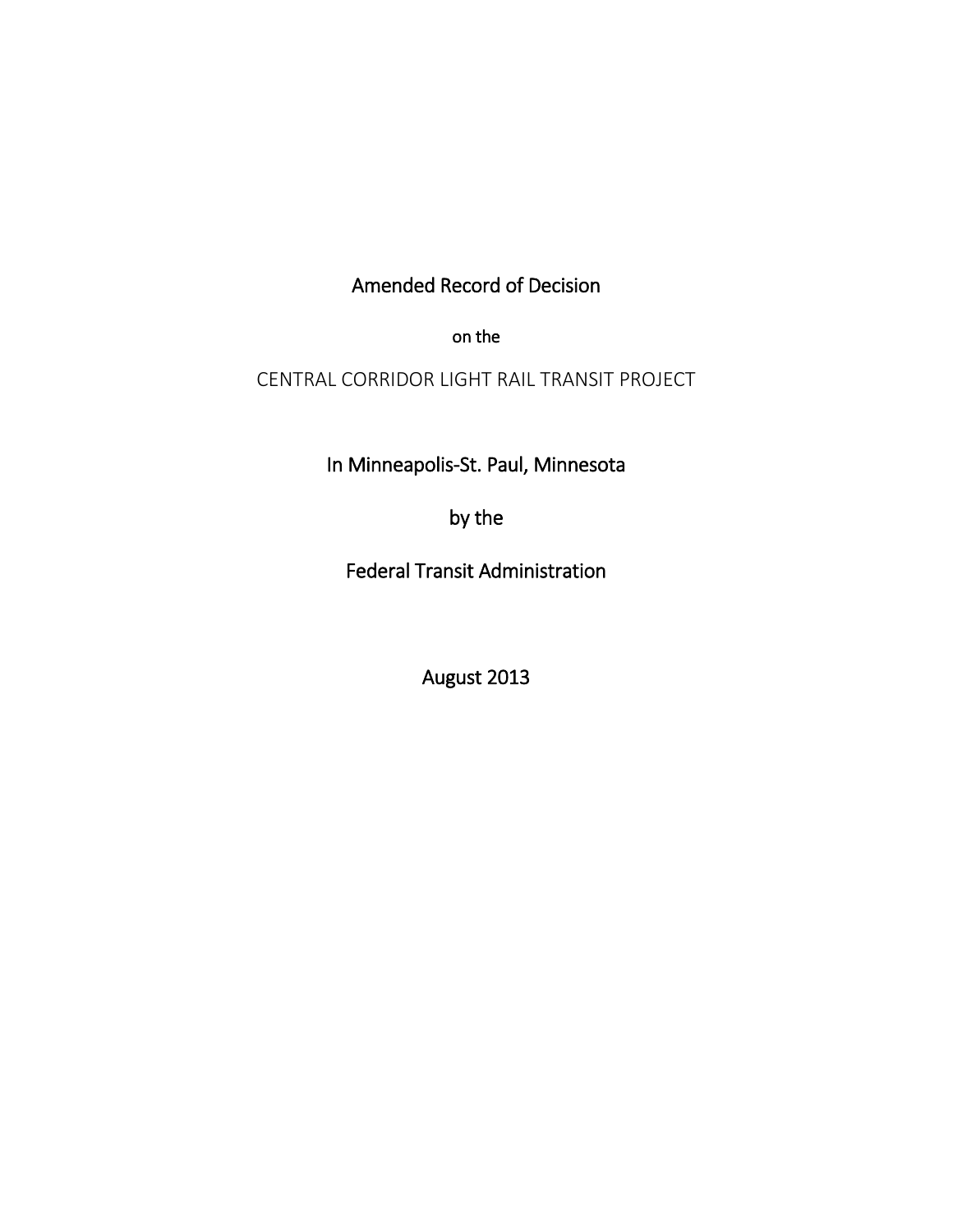## **DECISION**

The Federal Transit Administration (FTA) has determined that the requirements of the National Environmental Policy Act (NEPA) of 1969 have been satisfied for the Central Corridor Light Rail Transit Project (the Project) proposed by Metropolitan Council and is issuing this Amended Record of Decision (ROD) pursuant to title 23 of the Code of Federal Regulations (CFR), Part 771 and Title 40 CFR parts 1500–1508.

This FTA decision applies to the Preferred Alternative, which is described in the *Central Corridor Light Rail Transit Project Final Environmental Impact Statement and Section 4(f) Evaluation* (FEIS) signed on June 18, 2009 and the *Central Corridor Light Rail Transit Supplemental Final Environmental Impact Statement Construction Related Potential Impacts on Business Revenue*  (SFEIS) signed on May 24, 2013. Neither the 2009 FEIS/2013 SFEIS, nor this Amended ROD constitutes an FTA commitment to provide financial assistance for construction of the Project.

The proposed action (Project) includes 10.9 miles of fixed guideway (9.7 miles of new guideway for the Project and 1.2 miles of shared guideway with the existing Blue Line (Hiawatha) LRT). There will be 23 stations along the line, including five shared with the Blue Line LRT. The Project will provide a transit connection from downtown Minneapolis to downtown St. Paul, via the University of Minnesota and the State Capitol complex in St. Paul.

The FTA issued a ROD based on the 2009 FEIS on August 2009. This Amended ROD supersedes the FTA ROD previously issued in August 2009, which, by the issuance of this Amended ROD, became null and void. The decisions made in the August 2009 Record of Decision, however, are unaltered but for the limited supplemental environmental review contained in the December 2012 Supplemental Draft Environmental Impact Statement (2012 SDEIS) and June 2013 Supplemental Final Environmental Impact Statement (2013 SFEIS), as well as the findings in this Amended ROD concerning those supplemental environmental documents. Moreover, the limitation on claims that may be brought against decisions made on the project through the August 2009 ROD, which concluded on March 1, 2010, pursuant to notice published in the *Federal Register* on September 2, 2009, remains in effect. The Project's 2011 Finding of No Significant Impact (FONSI) issued as part of the *Supplemental Environmental Assessment on Construction-Related Potential Impacts on Business Revenues* is superseded by this Amended ROD.

This Amended ROD describes the Project (also referred to as Preferred Alternative) and its development, alternatives considered, the public opportunity to comment, the public comments and responses thereto, and the basis for the decision and mitigation measures required. The descriptions provided in this Central Corridor LRT Amended ROD are intended to provide a summary of the basis of the ROD. This summary does not supersede or negate any of the information, descriptions, or evaluations provided in the Central Corridor LRT 2009 FEIS and 2013 SFEIS which provide a complete description of the Project and proposed action.

## Basis for Decision

This Amended ROD is based on the close monitoring and independent evaluation of the process followed by the Metropolitan Council in setting forth and considering the effects of the Project and the available alternatives. This process includes the alternatives analysis, technical considerations, and social, economic, and environmental evaluations and determinations found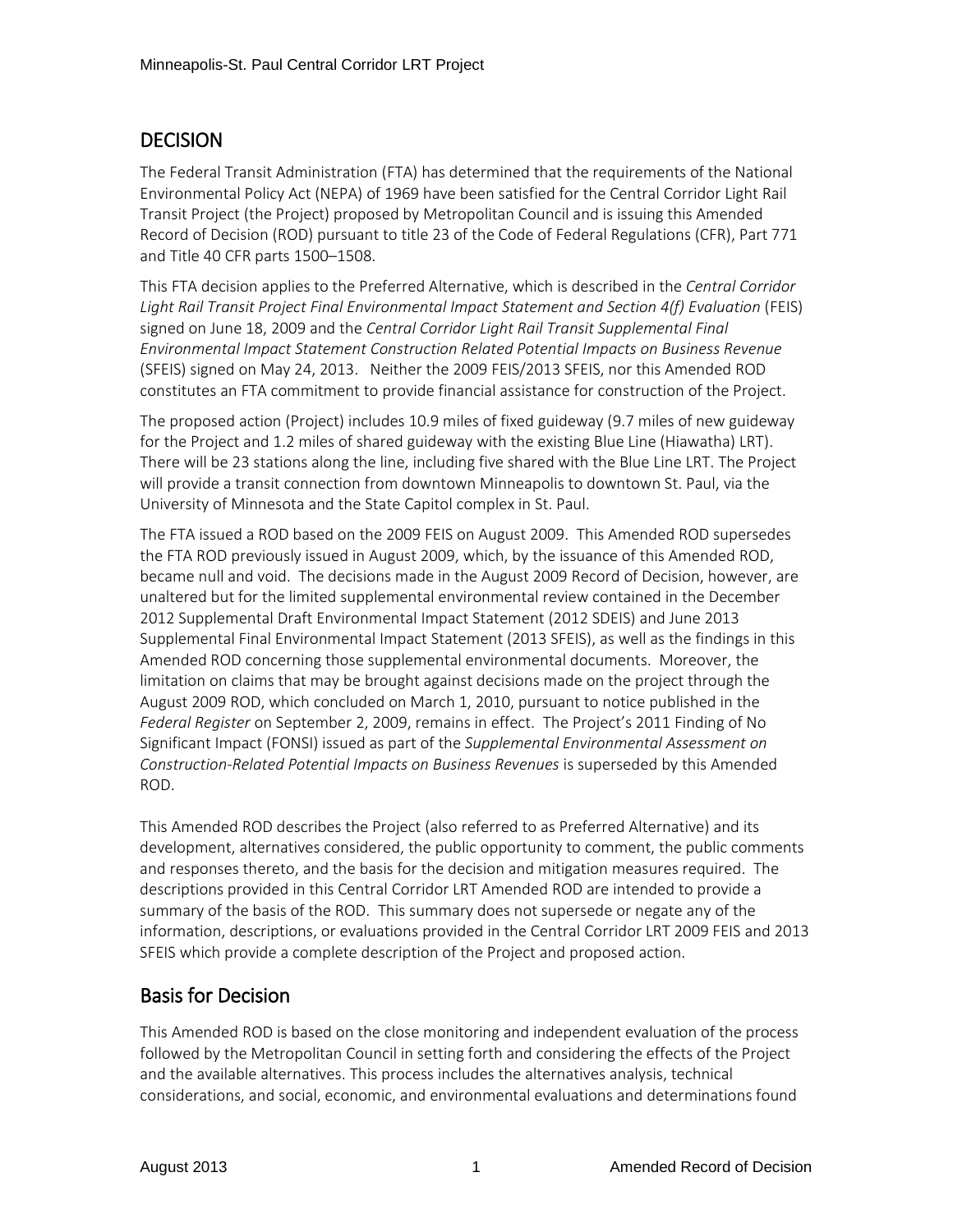in the *Central Corridor Alternatives Analysis/Draft Environmental Impact Statement* (AA/DEIS) and *Draft Section 4(f) Evaluation* (April 2006), the *Supplemental Draft Environmental Impact Statement* (SDEIS) (July 2008), the *Central Corridor Light Rail Transit Project Final Environmental Impact Statement* (FEIS) *and Section 4(f) Evaluation (*June 2009), and the *Supplemental Draft Environmental Impact Statement (December 2012)* and the *Supplemental Final Environmental Impact Statement (June 2013)* evaluating construction-related potential impacts on business revenue (collectively, Environmental Review Documents).

The *Supplemental Draft Environmental Impact Statement* (SDEIS) *(December 2012)* and the *Supplemental Final Environmental Impact Statement* (SFEIS) *(June 2013)* evaluating constructionrelated potential impacts on business revenue were prepared to comply with a January 26, 2011, order of the U.S. District Court of Minnesota in *St. Paul Branch of the NAACP, et. al., v. U.S. Department of Transportation, et. al.,* CIV 10-147, which held that the Central Corridor LRT Project FEIS prepared in June 2009 was inadequate insofar as it failed to address the impact of Project construction on business revenue.

## **Background**

The following briefly describes in chronological order the various Central Corridor LRT Project documents referenced above, which form in part the basis of the administrative record for the Project and this Amended ROD. A description highlighting the focus of each document is provided.

Rapid transit in the Central Corridor was initially explored in the *Midway Corridor Light Rail Transit Draft Environmental Impact Statement* (1991). A few years later the idea of providing a rapid transit connection between downtown St. Paul and downtown Minneapolis was further evaluated in the *Twin Cities Metropolitan Commuter Rail Feasibility Study, Phase II, Final Summary Report*, which was prepared by the Office of Freight, Railroads, and Waterways of the Minnesota Department of Transportation in January 1999.

### Alternatives Analysis and Draft Environmental Impact Statement, April 2006

To further evaluate recommendations and respond to the continued need for transportation improvements in the Central Corridor, Ramsey County (with financial support from Hennepin County and the State of Minnesota), the Metropolitan Council, and FTA prepared the AA/DEIS. The AA/DEIS was published in April 2006 to document the evaluation of alternative transit improvements for the Central Corridor. Based on the analysis in the AA/DEIS, public hearings, and comments received on the AA/DEIS, the locally preferred alternative (AA/DEIS LPA) for the Project was adopted by the Metropolitan Council in June 2006 (Resolution #2006-15). The AA/DEIS LPA was 11 miles in length of which 9.8 miles consisted of new alignment and 1.2 miles used the existing Hiawatha LRT alignment in downtown Minneapolis.

### Supplemental Draft Environmental Impact Statement, June 2008

In response to comments received on the AA/DEIS and to identified engineering and financial constraints, several design options to the AA/DEIS LPA were identified requiring further study and public discussion. An SDEIS was prepared to consider these options within the context of NEPA. The 2008 SDEIS process explored in a public setting the potentially significant effects of implementing proposed changes to the AA/DEIS LPA. Potential impacts were evaluated for both the short-term construction period and long-term operations. Measures to avoid, minimize, or mitigate any potentially significant adverse impacts were identified.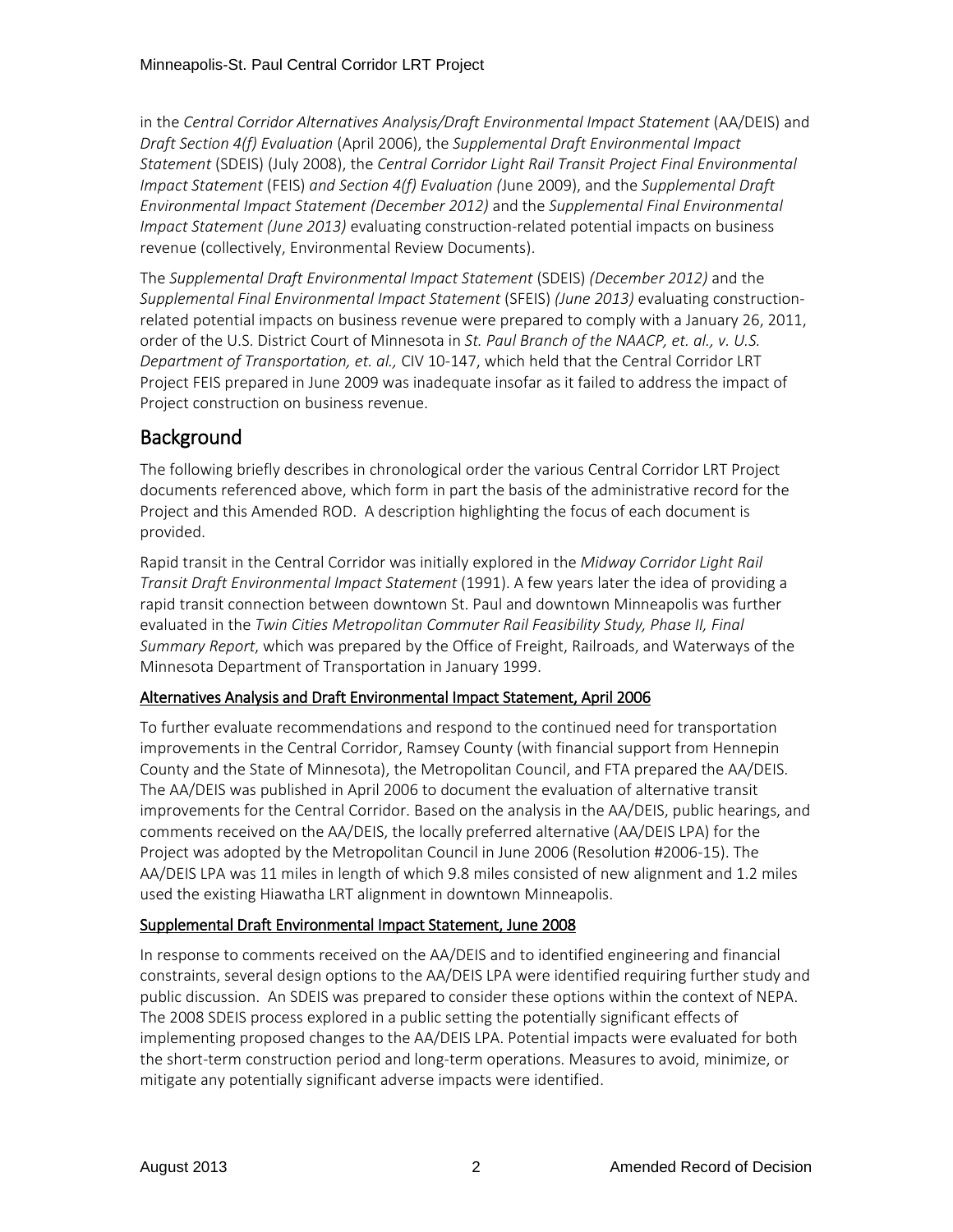#### Final Environmental Impact Statement and Record of Decision, June 2009

Following the publication and review period for the 2008 SDEIS, the Metropolitan Council selected a preferred alternative (the "Preferred Alternative") for the Central Corridor, which was fully described in the 2009 FEIS. The Preferred Alternative was selected based on analysis documented in the AA/DEIS and the 2008 SDEIS, consultation with permitting agencies, and comments received during the AA/DEIS and 2008 SDEIS review and comment periods. The Preferred Alternative selected for the Central Corridor is LRT operating at-grade on Washington and University avenues, passing north of the State Capitol and turning south on Robert Street, turning west at 12th Street to Cedar Street, and then continuing south on Cedar Street into downtown St. Paul turning diagonally at 4th Street, and continuing east to end at St. Paul's Union Depot with tail track leading to an Operations and Maintenance Facility (OMF) farther east (Metropolitan Council Resolution No. 2008-26). This alternative was evaluated in the 2009 FEIS.

### Supplemental Environmental Assessment- Construction-Related Potential Impacts on Business Revenues, April 2011

Following the publication of the 2009 FEIS and 2009 ROD, a lawsuit was filed against the United States Department of Transportation (US DOT), the FTA, and the Metropolitan Council by a coalition of local businesses, residents, and non-profit organizations. Among the many claims made in this lawsuit was that the environmental review of the Project violated NEPA by failing to adequately analyze the impact on business revenues potentially caused by construction of the Project. The Court ruled in favor of the US DOT on all claims, including the environmental justice claims, except one – the Court directed the FTA and the Metropolitan Council to supplement the 2009 FEIS to address the potential loss of business revenues as an adverse impact of the construction of the Central Corridor LRT.

In March 2011, the FTA and the Metropolitan Council prepared the Draft Supplemental Environmental Assessment- Construction-Related Impacts on Business Revenues (2011 Draft Supplemental EA) to document construction-related impacts on businesses. The 2011 Draft Supplemental EA was prepared pursuant to 23 C.F.R. Section 771.130 which allows the supplementation of an EIS with a supplemental EA. A public comment period was held from March 1 through March 31, 2011, and two public hearings were held on March 16, 2011. Comments received during the public comment period and responses to these comments were included in the Final Supplemental Environmental Assessment- Construction-Related Impacts on Business Revenues (2011 Final Supplemental EA) published in April 2011. Concurrent with publication of the 2011 Final Supplemental EA, the FTA issued the NEPA Process Finding of No Significant Impact with Respect to Potential Construction-Related Impacts on Business Revenues (2011 FONSI) which included specific mitigation to minimize impacts to business revenue due to construction of the LRT. Mitigation included a number of measures and financial commitments designed to either avoid impacts during construction or provide mitigation of impacts.

### Supplemental Draft Environmental Impact Statement- Construction-Related Potential Impacts on Business Revenue, December 2012

In a second order dated January 23, 2012, the Court clarified that the consideration of impacts on business revenue loss required by the January 2011 ruling must be completed in the form of a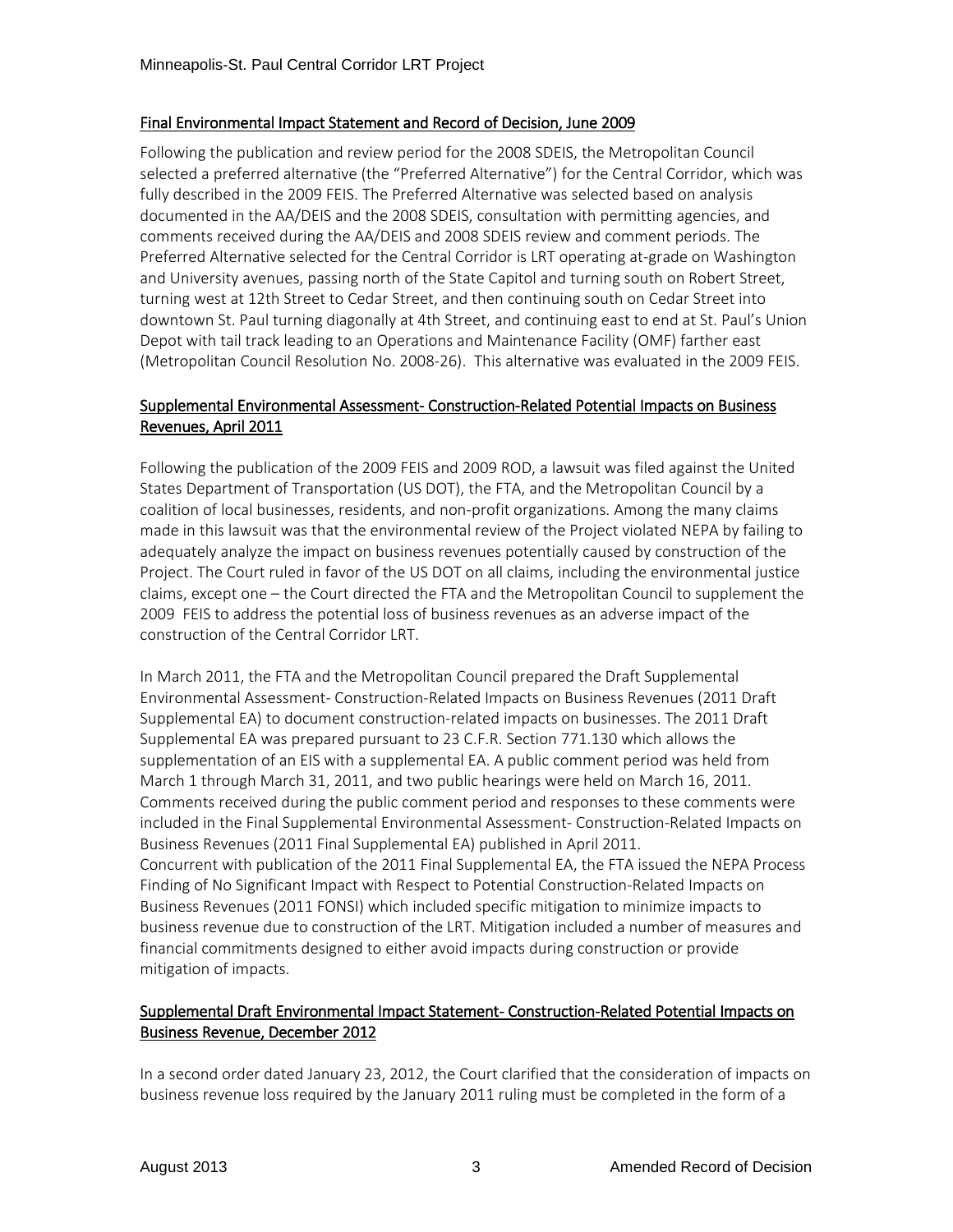Supplemental EIS. To comply with the Court ruling, Metropolitan Council developed a scope of work and hired a consultant to complete a Supplemental EIS.

The Metropolitan Council conducted an exhaustive literature review in an attempt to identify methodologies related to quantifying business revenue loss as an adverse impact of construction projects; however, no examples were found that clearly identified a quantitative methodology to measure these impacts. The FTA and the Metropolitan Council's approach to completing a Supplemental EIS sought to incorporate locally collected data regarding business impacts during construction. Much of this data was not available until late summer/early fall of 2012. In December 2012, the Supplemental Draft Environmental Impact Statement for Construction-Related Potential Impacts on Business Revenues (2012SDEIS) was published. A public comment period was held between December 14, 2012, and January 31, 2013. Two public hearings were held on January 10, 2013.

### Supplemental Final Environmental Impact Statement- Construction-Related Potential Impacts on Business Revenue, June 2013

The SFEIS was published in June 2013 and provided an update regarding ongoing mitigation programs, concluding with a discussion of comments received on the 2012 SDEIS. Responses to substantive comments received, including clarification of the 2012 SDEIS findings were also provided in the 2013 SFEIS.

## Project Purpose and Need

The purpose and need for the Central Corridor LRT project was documented in the 2006 AA/DEIS, the 2008 SDEIS, and the 2009 FEIS. The purpose of the Central Corridor LRT Project is to meet the future transit needs of the Central Corridor LRT study area and the Twin Cities metropolitan region, and to support the economic development goals for the Central Corridor LRT study area. The Metropolitan Council's regional 2030 Transportation Policy Plan identified this corridor as a top priority for early implementation. Due to increasing traffic congestion and major redevelopment in the physically constrained corridor, a need currently exists for an alternative to auto travel. The introduction of fixed-guideway transit to the Central Corridor is proposed as a cost-effective measure aimed at improving mobility by offering an alternative to auto travel for commuting and discretionary trips. The Central Corridor LRT would help to minimize congestion increases, offer travel time savings, provide better transit service and capacity to the diverse population of existing and future riders in the corridor, and optimize significant public investments in the regional transit system.

The FTA in consultation with the Metropolitan Council has determined that the Central Corridor Light Rail Transit Project, as put forth in the 2009 FEIS and as described herein, meets the purpose and need for the Project and the goals established for the Project as described and evaluated in each of the Environmental Review Documents.

### Alternatives Considered

The alternatives considered in the 2009 FEIS consisted of a No-Build Alternative that serves as a basis for the evaluation of social, economic, and environmental impacts, a Baseline Alternative that demonstrates the "best that can be done" to improve transit service in the Central Corridor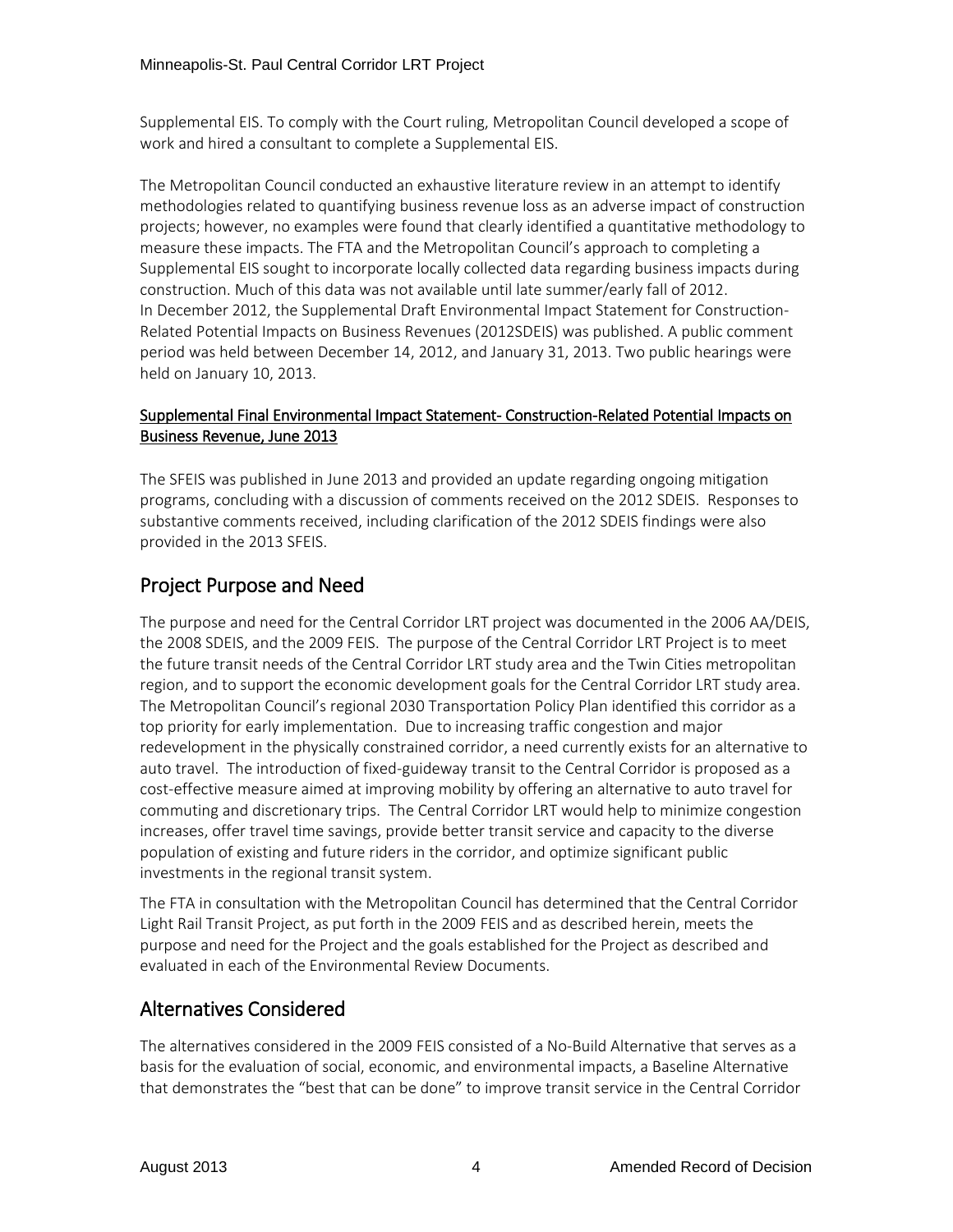LRT study area without a major capital investment, and the Preferred Alternative (PA) providing for the implementation of LRT service in the Central Corridor.

No-Build Alternative: The No-Build Alternative included Metro Transit services and facilities that were programmed to be in operation in fiscal year 2014 (the Central Corridor LRT opening year) and the regional roadway/highway facilities that were programmed to be in place by 2030. The No-Build Alternative was defined as existing and committed transportation projects. The regional roadway/highway facilities included in the analysis assume implementation of all projects included in the financially constrained 2030 Transportation Policy Plan. For the transit component of this analysis, the Metropolitan Council took a more conservative approach and only included committed transit projects (i.e., only those projects with committed funding for capital and operations through 2014). The No-Build Alternative includes no other new high-capacity transit service.

Baseline Alternative: The New Starts Baseline Alternative serves as a basis for comparison to the build alternatives as part of the FTA's New Starts Process. It is designed to demonstrate the "best that can be done" to improve transit service in the Central Corridor LRT study area without a major capital investment. Low capital cost infrastructure and bus transit improvements for the Central Corridor included bus operations, intelligent transportation system (ITS) technologies, transportation demand management (TDM), and other system improvements.

Preferred Alternative: The Preferred Alternative (described below and documented in the Central Corridor LRT 2009 FEIS) consists of a light rail transit system traveling on city streets between the central business districts of St. Paul and Minneapolis. It incorporates refinements necessary to remedy design issues, reduce costs, and minimize specific environmental and community impacts along the corridor. It also responds to comments received on the 2008 SDEIS, continued coordination with project partners, and refinements made during preliminary engineering:

- Construction of 10.9-miles of double-tracked LRT alignment between downtown Minneapolis and downtown St. Paul with service to the University of Minnesota (U of M) and the State Capitol complex. The Central Corridor Preferred Alternative would be primarily at-grade except for a new aerial structure over I-35W, and use of existing bridges over Trunk Highway 280 (TH 280), Interstate Highway 94, and the Washington Avenue Bridge over the Mississippi River.
- Connectivity with the existing Hiawatha LRT, sharing alignment and five stations between the Downtown East/Metrodome Station and the Downtown Minneapolis Ballpark Station at 5<sup>th</sup> Street and 5th Avenue.
- Modifications to the Washington Avenue Bridge over the Mississippi River to correct current design code conditions that must be addressed (the bridge is currently rated "fracture critical) and to provide for LRT operations.
- Conversion of Washington Avenue on the U of M's East Bank Campus to a transit/pedestrian mall extending from Walnut Street to Pleasant Street.
- Installation of 15 new LRT stations exclusive to Central Corridor (five stations will be shared with the existing Hiawatha Line). Station platforms will be constructed to accommodate three-car trains in the future.
- Installation of systems infrastructure including traction power substations (TPSS) and signal bungalows along the alignment.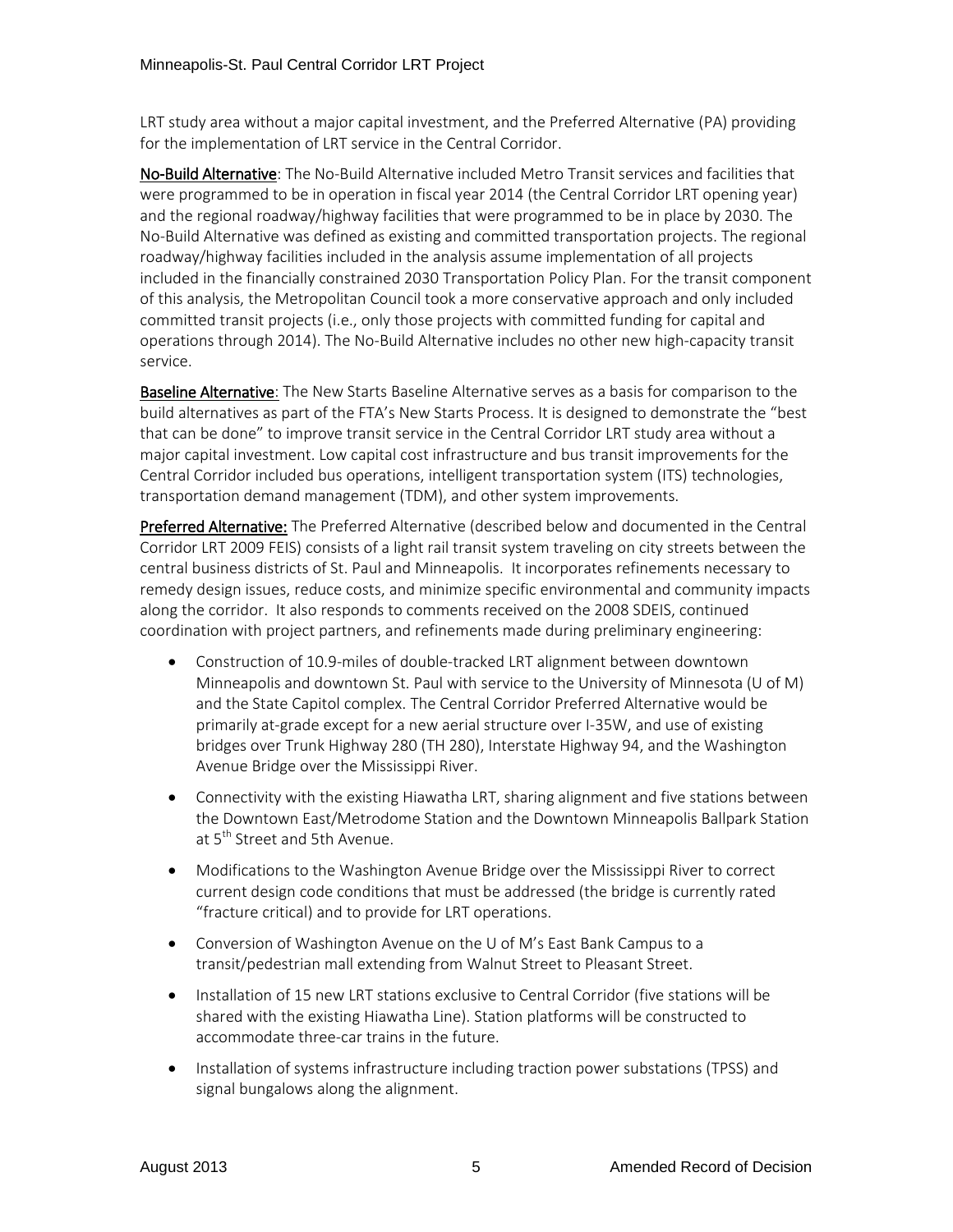- Modifications to existing bus service to support and complement Central Corridor LRT service, including adding two new bus routes, and changing service frequencies on other routes
- Modification of an existing industrial building in downtown St. Paul (known as Diamond Products) to serve as an LRT Operations and Maintenance Facility (OMF). This building is currently vacant and will be re-used for purposes of providing an OMF.
- Based on the analysis in and comments received on the AA/DEIS and 2008 SDEIS from neighborhood groups, Ramsey County, the City of St. Paul, and the communities comprised of minority and/or low income populations ("the Environmental Justice Community"), the Preferred Alternative includes below-grade infrastructure for three future infill stations at Hamline Avenue, Victoria Street, and Western Avenue in the City of St. Paul.<sup>[1](#page-6-0)</sup>

Alternatives evaluated in the 2012 SDEIS included the following:

No-Build Alternative: This alternative included Council services and facilities programmed to be operating in fiscal year 2014 (Central Corridor LRT opening year) and the regional roadway/highway facilities that are programmed to be in place by 2030.

Baseline Alternative: This alternative served as a basis for comparison to the build alternatives and is designed to do the "best that can be done" to improve transit service in the Central Corridor Study Area without a major capital improvement.

Preferred Alternative: The Central Corridor Preferred Alternative is proposed to be a 10.9-mile double tracked alignment with a total of 23 stations (18 new and 5 existing shared with the Blue Line LRT between downtown Minneapolis and downtown St. Paul with intermediate service to the University of Minnesota. The 2012 SDEIS evaluated the impact of construction on business revenue for two LRT alternatives.

- o LRT with Initial Construction Mitigation: This alternative was defined as the Preferred Alternative Project, with initial construction mitigation as identified in the 2009 FEIS.
- o LRT with Final Construction Mitigation: This alternative was defined as the Preferred Alternative Project, with final construction mitigation as identified and assembled by the Metropolitan Council and other project stakeholders. This alternative is currently under construction by the FTA and the Metropolitan Council and is over 90 percent complete as of the issuance of this SROD.

BRT on University Avenue: A BRT Alternative was defined for the purposes of the 2012 SDEIS and was evaluated as a comparison to Preferred Alternative (LRT on University Avenue) impacts.

<span id="page-6-0"></span><sup>&</sup>lt;sup>1</sup> Subsequent to the issuance of the August 2009 ROD, the project sponsors decided to fully construct the three stations at Western, Victoria, and Hamline. An Environmental Assessment-Three Infill Stations was prepared in January 2010. This document analyzed the social, economic, and environmental impacts of construction of above-grade elements of these stations and a FONSI was issued February 2010. These documents are also part of the Environmental Review Documents.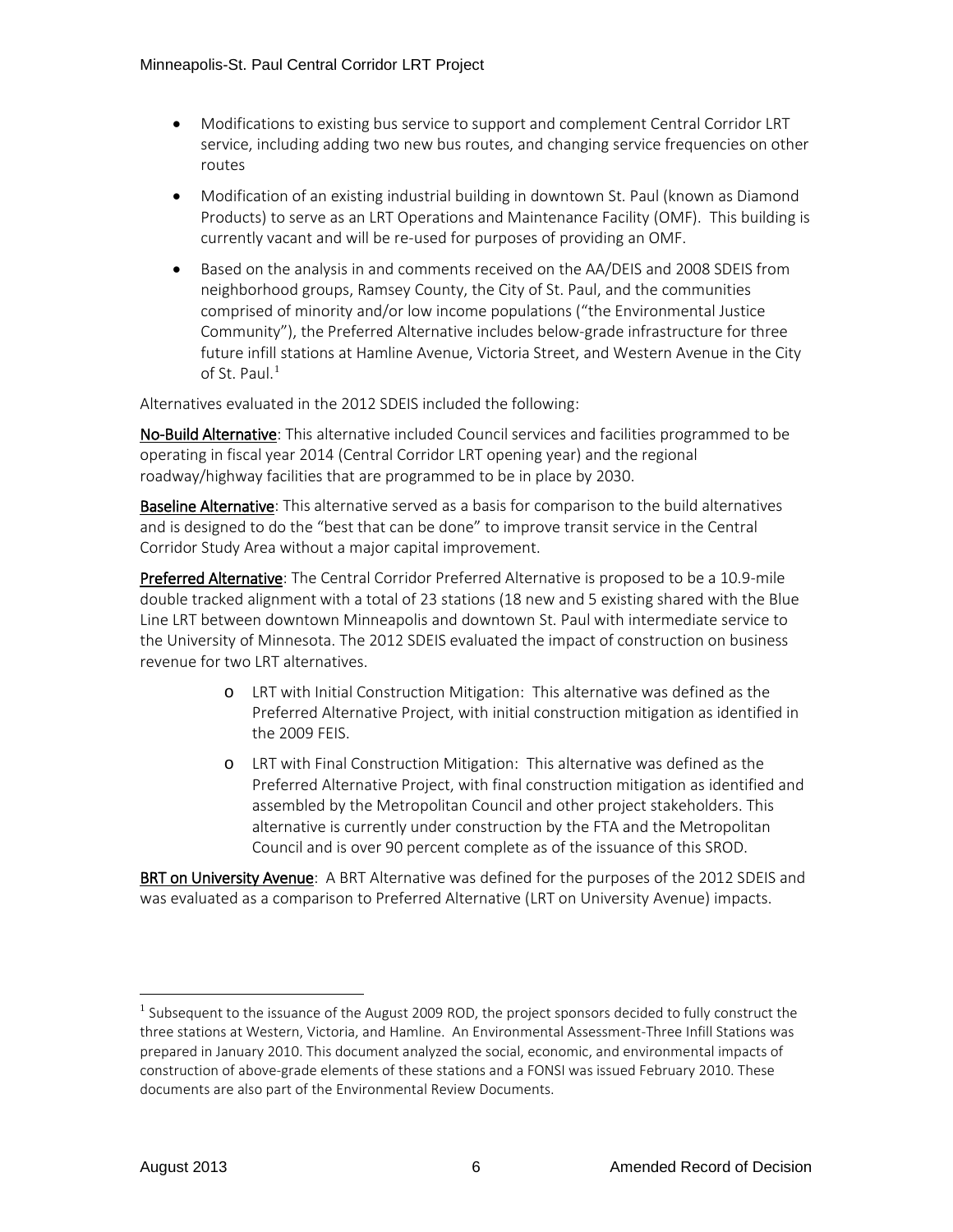## Public Opportunity to Comment

2006 AA/DEIS: A Notice of Intent (NOI) to prepare an Environmental Impact Statement (EIS) for the Central Corridor Transit Project was published in the Federal Register on June 5, 2001. The Notice of Availability (NOA) of the Central Corridor Scoping Booklet and announcements of the Scoping Meetings were published in the Minnesota Environmental Quality Board (EQB) Monitor on June 11, 2001. Three public scoping meetings and one agency scoping meeting were held. The formal scoping comment period extended from June 11 to July 20, 2001.

The AA/DEIS NOA was published in the Federal Register on April 21, 2006, signaling the start of a 45-day public comment period. The comment period concluded on June 5, 2006. Upon completion of the AA/DEIS and subsequent selection of a Locally Preferred Alternative, the Metropolitan Council became the lead agency responsible for the Central Corridor LRT project's oversight and implementation.

Post AA/DEIS: In February 2007, the Metropolitan Council drafted the Central Corridor LRT Communication and Public Involvement Strategic Plan. Implementation of this plan included the hiring of a nine-person community outreach team, including a manager of public involvement and outreach coordinators assigned to geographic segments of the corridor. The coordinators are fluent in languages spoken by community residents, including Hmong, Vietnamese, and Spanish. After considering comments received during circulation of the AA/DEIS and the public hearings, the Metropolitan Council established a Community Advisory Committee (CAC) and Business Advisory Committee (BAC) to consider the resolution of outstanding issues. The committees also facilitated communication with residents and businesses.

AA/DEIS Comment Summary and Response: A total of 916 people, agencies and organizations offered comments on the AA/DEIS. Of these comments, 684 favored LRT as the locally preferred alternative, 92 opposed LRT, and 140 expressed no opinion on mode. More than 570 people attended the four public hearings, held at the University of Minnesota (U of M), the Minnesota History Center, the Lao Family Center, and St. Paul's Central High School. Comments received influenced the identification of "key issues" for resolution during the early stages of preliminary engineering. Specifically:

- Analysis of additional LRT stations at Hamline Avenue, Victoria Street, and Western Avenue
- Analysis of parking impacts of LRT
- Analysis and identification of additional pedestrian crossings of University Avenue
- Inclusion of reconstruction of sidewalks adjacent to streets on which LRT will operate and identification of streetscaping improvements.
- Formation of a CAC and BAC representing the neighborhoods, communities, and businesses along the Central Corridor.

All substantive comments were responded to in Appendix K of the 2009 FEIS, "Response to Comments."

2008 SDEIS: A Notice of Intent to prepare an SDEIS for the Central Corridor LRT Project was published in the Federal Register and the Minnesota EQB Monitor on February 25, 2008. Upon completion of the document, a Notice of Availability was published in the Federal Register on July 11, 2008, and the Minnesota EQB Monitor on July 14, 2008, signaling the start of a 45-day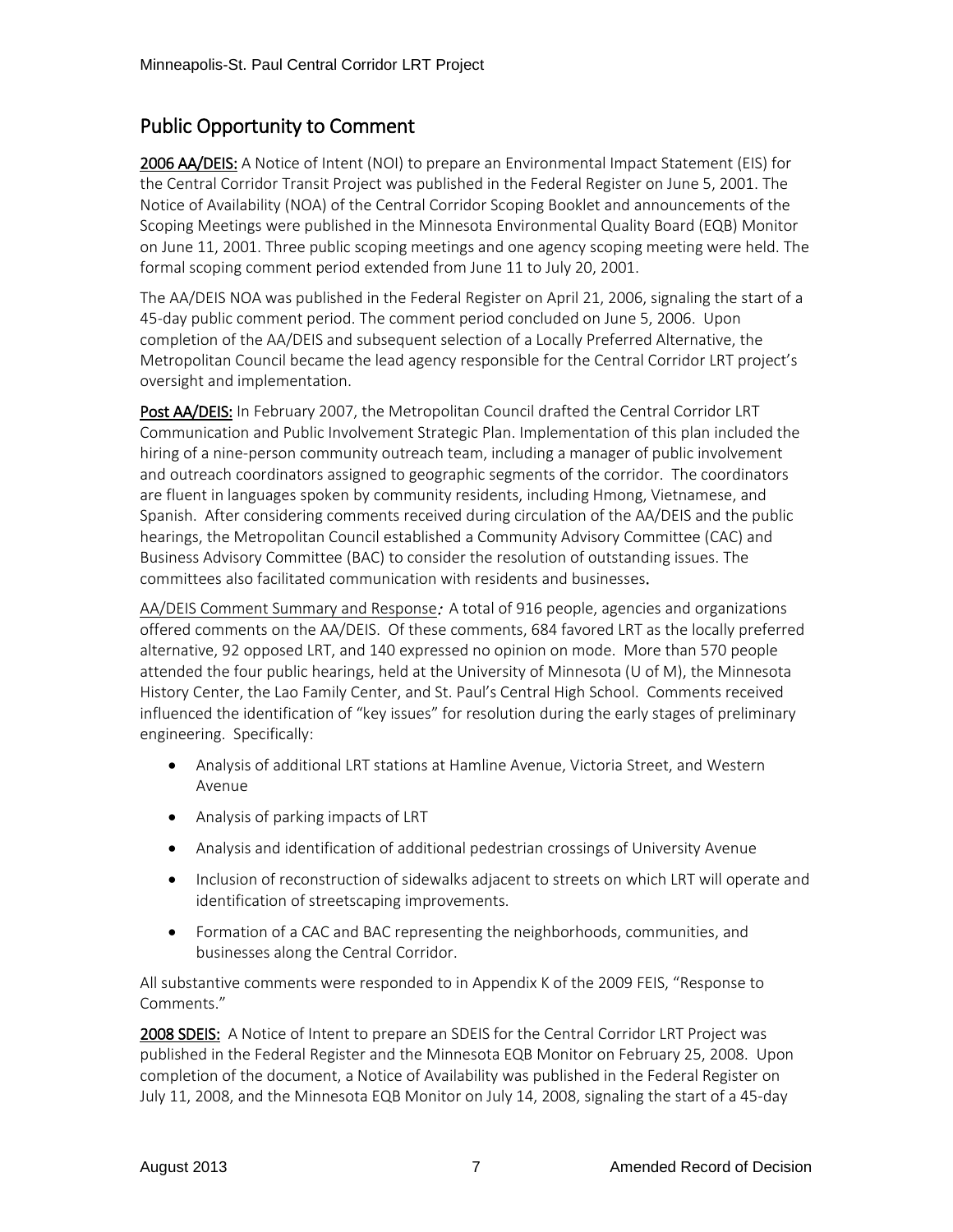public comment period. The comment period concluded on August 25, 2008. Three public hearings were held at various sites along the Central Corridor LRT study area during the comment period.

2008 SDEIS Comment Summary and Response: Approximately 70 people, agencies, and organizations offered comments on the 2008 SDEIS. Comments received led to:

- Development of a Parking Solutions Team to identify mitigation strategies for loss of onstreet parking.
- More detailed evaluation of noise and vibration impacts to sensitive receptors.
- A change in location of the LRT operations and maintenance facility (OMF) in downtown St. Paul.
- The addition of below-grade infrastructure for the three infill stations at Hamline Avenue, Victoria Street, and Western Avenue.
- Relocation of certain traction power substations (TPSSs) to avoid conflicts with neighborhood plans as well as impacts to historic properties.
- Relocation of crossover tracks to avoid noise impacts.

All substantive comments were responded to in Appendix K of the FEIS, "Response to Comments."

Post SDEIS: Since completion of the 2008 SDEIS process, over twenty meetings have been held to discuss solutions to public concerns about the Project. These included four meetings of the BAC, three meetings of the CAC, and five open house meetings on the preliminary findings through the FEIS preparation process in December 2008 (December 1, 2, 3, 4, and 6) where the public was invited to speak to technical staff. Notable topics covered in these meetings included the Washington Avenue Bridge, traffic modeling, the Transit/Pedestrian Mall, TPSS locations, the OMF, and parking. In addition, the Metropolitan Council held many other meetings with Downtown St. Paul neighborhoods and City representatives to resolve issues related to the OMF; representatives from U of M to resolve issues related to the LRT alignment through the campus; representatives of Minnesota Public Radio (MPR), St. Louis King of France Church, and Central Presbyterian Church to resolve issues related to the Cedar Street LRT alignment, and representatives of the Environmental Justice Community to resolve issues related to the Project's impact on that community.

2009 FEIS: A Notice of Availability for the Central Corridor LRT FEIS was published in the June 26, 2009, Federal Register and in the Minnesota EQB Monitor on June 29, 2009. The 2009 FEIS included responses to all written and verbal comments received on the AA/DEIS and the 2008 SDEIS.

The AA/DEIS, 2008 SDEIS, and 2009 FEIS for the Project was available for review at local libraries, including the Rondo Community Library, the St. Paul Central Library, the Minneapolis Central Library, and the Central Corridor Resource Center.

2009 FEIS Comment Summary and Response: Comments received on the 2009 FEIS during the FEIS review period and summary responses are discussed below. Copies of comment letters submitted on the 2009 FEIS and detailed responses are included in Attachments E and F of this Amended ROD.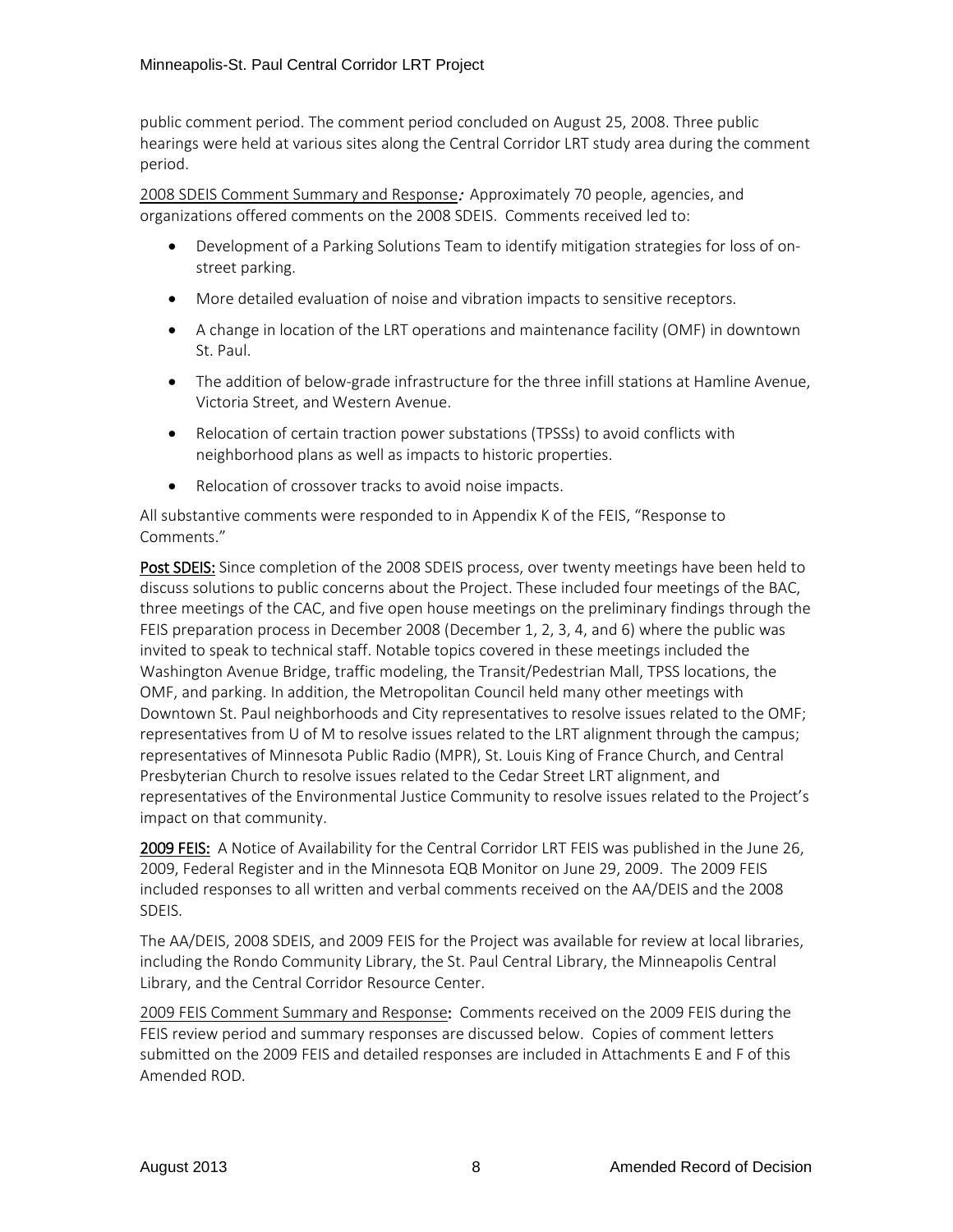A total of eight letters were received from regulatory agencies, local jurisdictions and public entities. Commenters included:

- United States Coast Guard: The U.S. Coast Guard noted that the Metropolitan Council will be required to submit owner-approved contractor work plans and procedures for their review for possible effects on navigation.
- United States Environmental Protection Agency: The USEPA recommended the ROD address the following issues:
	- o Hazardous Waste Sites: Specifically, USEPA requested that the ROD define parameters for addressing induced secondary impacts associated with potential redevelopment of brownfield sites adjacent to the CCLRT. The Metropolitan Council partnered with the City of St. Paul and Ramsey County and was successful in receiving a grant of approximately \$1 million from the USEPA to conduct Phase I and Phase II environmental site investigations of properties adjacent to the Central Corridor LRT alignment identified as having high potential for redevelopment in the City's *Central Corridor Development Strategies* plan. Grant-funded assessment work will take begin in October 2009 and continue through the end of September 2012. Among other factors, prioritization of sites for assessment using grant dollars will be based on redevelopment potential. Overall, the criteria used in selecting and prioritizing sites will help ensure that all assessed sites are well-positioned to compete for federal, state, and local funds available to assist in clean-up.
	- o Stormwater Runoff: Specifically, the USEPA noted the potential for karst terrains in the project area and recommended the ROD clearly state measures for avoiding spill and run-off risks at such sites. Although the 2009 FEIS noted in Section 4.1.5.2 the potential to encounter karst terrains along the project alignment, soil geo-borings completed along the entirety of the alignment have determined that no such terrains are present within the project construction area. Therefore, no special measures of managing stormwater runoff are being proposed based on the presence of karst terrains. The Metropolitan Council staff have participated in a joint workshop with the City of St. Paul and Capitol Region Watershed District on June 25, 2009, to discuss options for stormwater management practices on the CCLRT project. This workshop included planners, educators, engineers, regulators, landscape architects and government officials from the Metropolitan Council, the cities of St. Paul and Minneapolis, Capitol Region Watershed District, Ramsey County, the University of Minnesota, and Chicago and Portland. This workshop resulted in the identification of creative designs to manage stormwater runoff, including infiltration trenches, sidewalk pavers, "green roofs," tree plantings, vegetated medians, sediment traps, and rain gardens, among other ideas. The Metropolitan Council will continue to work with the City and the CRWD to implement the most effective designs to maximize stormwater management along the corridor.
	- o Environmental Justice: USEPA recommended specific plans for loss of on-street parking, completion of the three additional stations at Hamline Avenue, Victoria Street, and Western Avenue, and continued discussions with the Rondo community about cumulative impacts of the project on community cohesion and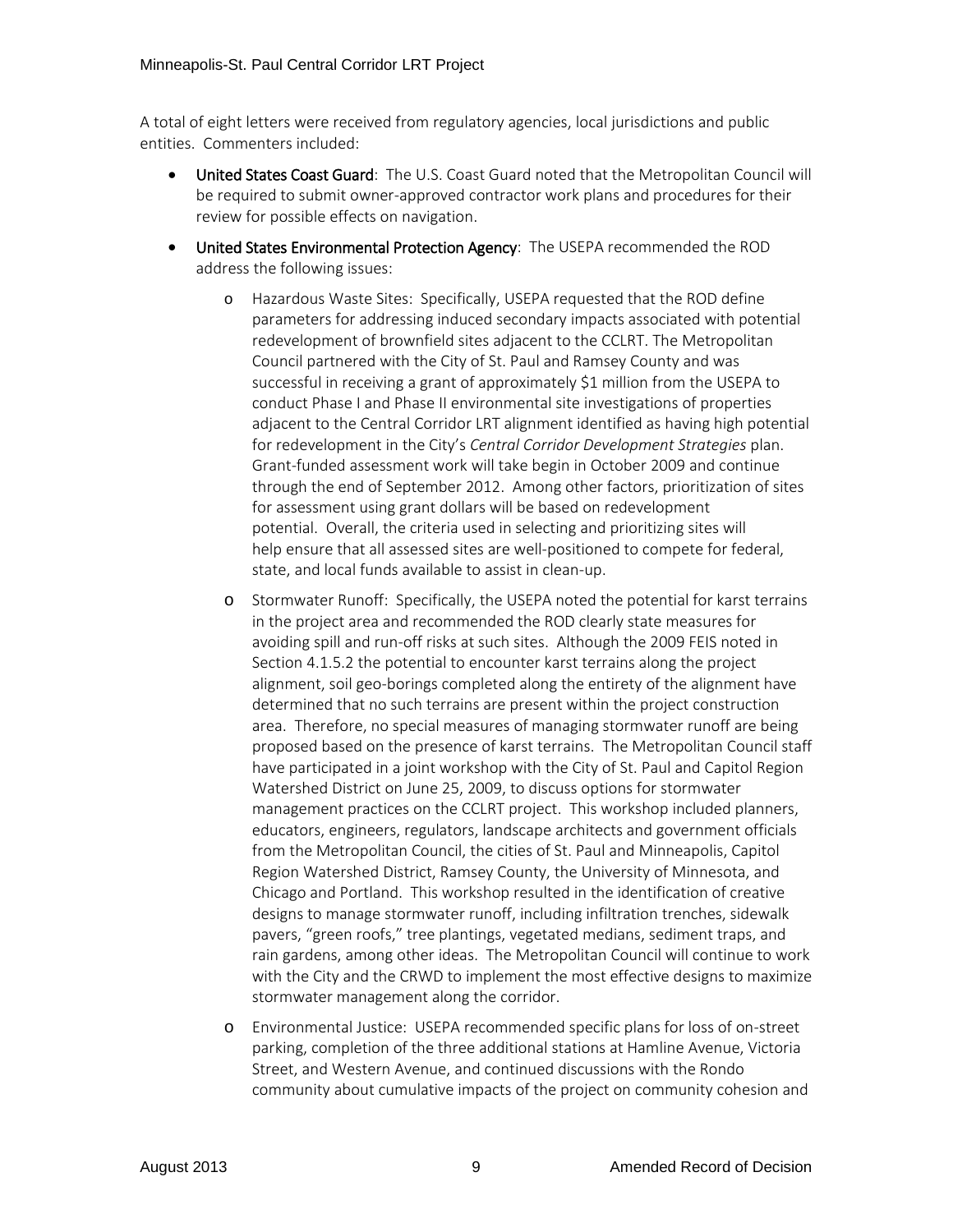function. Since these issues were raised by several commenters to the 2009 FEIS, a single response was made to these issues and can be found in Attachment E.

- o Historic Preservation: Included in the 2009 FEIS was a signed copy of a Programmatic Agreement (PA) between FTA, the MnSHPO, the Advisory Council on Historic Preservation and the Metropolitan Council. This document describes commitments for ongoing consultation to avoid, or minimize potential for adverse effects of implementing the proposed action. In the event that adverse effects cannot be avoided, the PA contains measures for mitigating such effects.
- Minnesota Department of Transportation: The Minnesota Department of Transportation (Mn/DOT) noted that they had no additional comments on the Central Corridor LRT 2009 FEIS, beyond those previously submitted on the AA/DEIS and the 2008 SDEIS. They also noted that the CCLRT project will cross roadways under Mn/DOT jurisdiction and the requirement of the Metropolitan Council to submit intersection geometric designs and traffic analyses for Mn/DOT staff review and approval. They further noted that this coordination of data exchange is currently underway.
- Minnesota State Historic Preservation Office: The MnSHPO submitted comments focused on the sufficiency of the Section 4(f) Evaluation in the 2009 FEIS relative to the project's use of historic properties. Response to these comments is included in Attachment E. Additionally, this Amended ROD contains an analysis of the project's use of portions of the Prospect Park Residential Historic District and changes to East River Parkway, a contributing element of the Grand Rounds Historic District.
- Dakota County: Dakota County acknowledged receipt of the 2009 FEIS and their understanding of the purpose of and need for the proposed action and its benefits and impacts.
- Capitol Region Watershed District: The CRWD noted that recommendations from their comments submitted on the 2008 SDEIS have been incorporated and that the Metropolitan Council would be required to secure a permit from the CRWD. They also requested that a Summary Report from a Workshop be included in the 2009 FEIS and that the FEIS acknowledge the impairment of the Mississippi River and address how this may affect compliance with the National Pollution Discharge Elimination System (NPDES) permit for the project.

Staff from the Central Corridor Project Office contacted staff at CRWD to discuss comments submitted. It was determined in this conversation that the Summary Report will not be prepared as a completed document in time for inclusion in the 2009 FEIS. Metropolitan Council will continue to work with the CRWD to further evaluate concepts and implement effective stormwater designs at locations where soil and site conditions are suitable. This ongoing coordination will include ensuring that appropriate permits are secured from the CRWD, including receipt of an NPDES permit for potential discharge of stormwater into the Mississippi River, which, as was noted by the CRWD, is an impaired water, listed on the State of Minnesota's official list of such waters (303d list).

• City of Minneapolis: The City of Minneapolis submitted comments on the 2009 FEIS focused on parking impacts (specifically, the removal of parking), design of sanitary sewer along Washington Avenue, and issues related to traffic effects and proposed mitigation.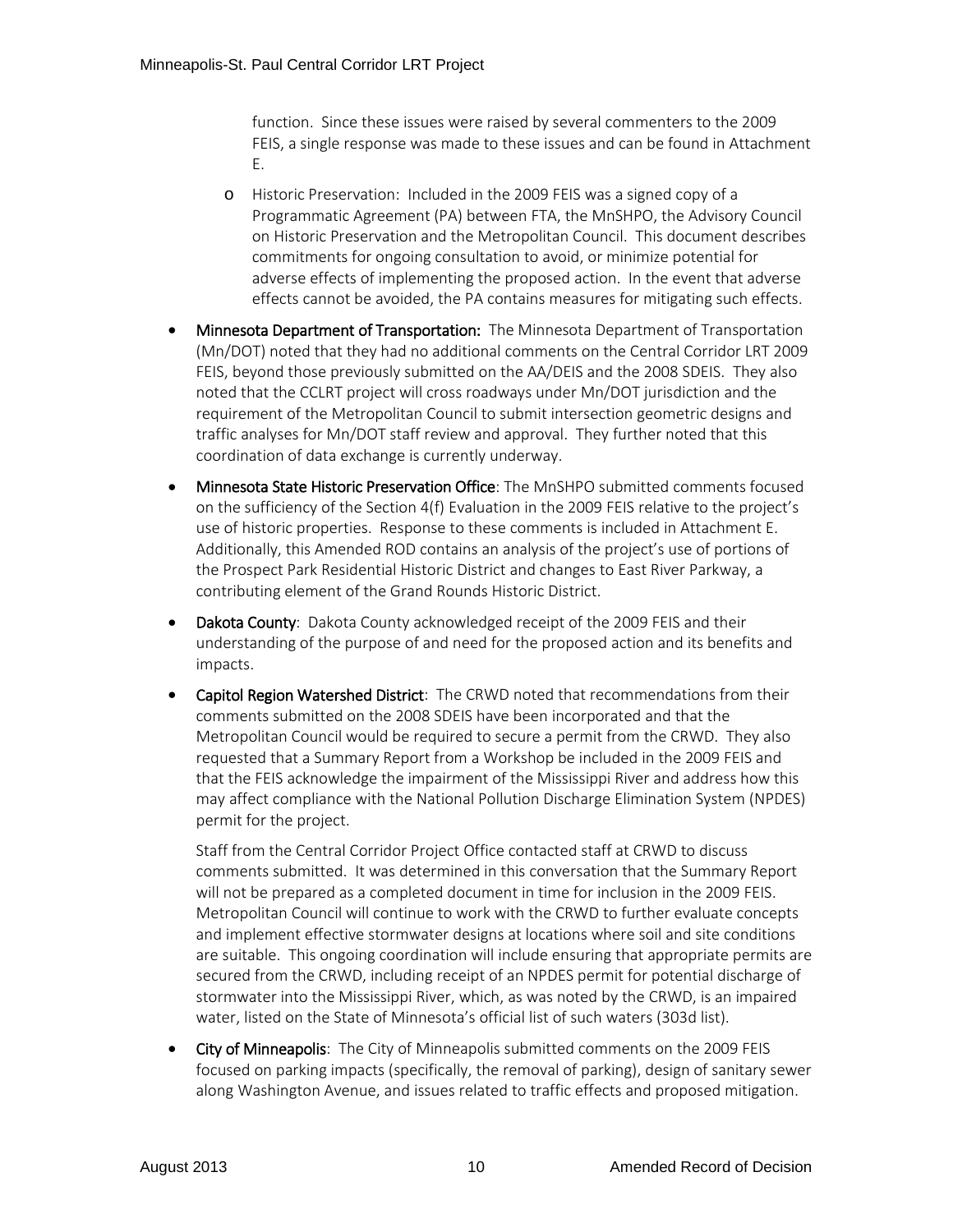A meeting with City of Minneapolis staff took place on August 3, 2009, to discuss their comments. Responses to all comments received from the City of Minneapolis are included in Attachment E.

• University of Minnesota: The University of Minnesota's General Counsel, Mark Rotenberg, submitted comments focused on the sufficiency of the 2009 FEIS in regard to three key areas: environmental effects related to vibration and electromagnetic interference and the sufficiency of mitigation commitments to ensure that University research activities could continue unimpeded, the sufficiency of the Section 4(f) Evaluation and the constructive use of the University of Minnesota's Campus Mall Historic and the effects of construction of the Central Corridor LRT on critical campus activities.

Response to the U of M's comments is included in Attachment E.

• Natural Resources Conservation Council: The NRCS submitted a letter of comment. As the letter noted, there is no impact to agricultural lands of the Central Corridor LRT project. The comment letter also identified agencies that should be consulted regarding project effects. All noted agencies have been consulted with and the results of consultation are discussed in the 2009 FEIS.

A total of three letters were received from public officials, including comments from Ramsey County Commissioner Janice Rettman, State Representative Alice Hausman, and State Senator Larry Pogemiller.

• Commissioner Janice Rettman: Commissioner Rettman's submitted her personal comments on the 2009 FEIS, stating that it lacked specificity and the requisite dollars and commitments of the Metropolitan Council to address identified concerns and issues. She specifically mentioned loss of parking, issues with gentrification, and that the full construction of the three stations at Hamline Avenue, Victoria Street, and Western Avenue should be part of initial project construction. She also mentioned requirements to mitigate impacts to the historic churches (Central Presbyterian and St. Louis King of France) in downtown St. Paul.

Responses to the issues raised by Commissioner Rettman can be found in Attachment E.

• Representative Alice Hausman: Representative Hausman requested consideration of an alternative route for the LRT in the Capitol Area, specifically to use an alignment along Rice Street to St. Peter Street into downtown St. Paul. She further stated her intention that such a consideration not derail or delay the project.

A similar option to the one proposed by Representative Hausman was analyzed during the Central Corridor LRT scoping process in 2001. This alternative was not carried forward for consideration in the AA/DEIS as it did not meet criteria developed during the scoping process to identify alternatives best capable of meeting project purpose and need. Specifically, this alternative did not serve the core of St. Paul's downtown business district and, since it entered downtown St. Paul on  $5<sup>th</sup>$  and  $6<sup>th</sup>$  Streets, would disrupt bus service. This alternative would also have had negative impacts by routing LRT on streets that had direct and indirect access to the regional roadway system.

• Senator Larry Pogemiller: Senator Pogemiller expressed concerns about the impacts of the CCLRT project on the Minneapolis neighborhoods surrounding the East and West Banks of the U of M, specifically, traffic mitigation, long-term population patterns, vibration issues near the campus, and livability in and around the campus. Senator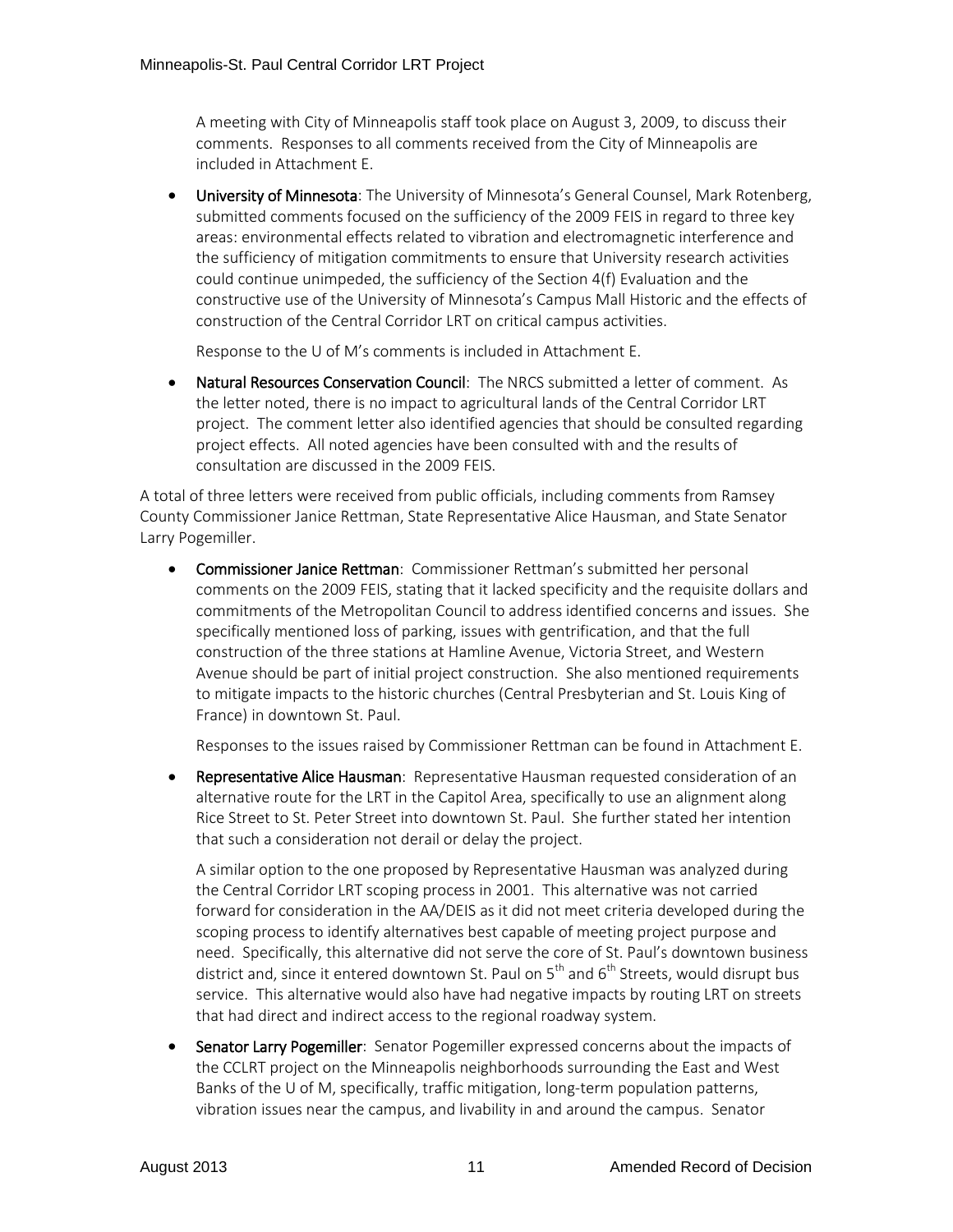Pogemiller requested that the Northern Alignment, using a corridor currently used for freight rail movements north of East Bank campus and owned by the Burlington Northern Sante Fe railroad be further investigated as a potential preferred alignment for Central Corridor LRT.

Responses to Senator Pogemiller's comments regarding project impacts, as well as a response to whether further review of the Northern Alignment is warranted are found in Attachment E.

A total of nine comments were submitted from community groups, non-profit organizations and private entities. Responses to comments submitted are found in Attachment E. Commenters included:

- Alliance for Metropolitan Stability: The Alliance for Metropolitan Stability submitted comments focused on the environmental justice analysis as presented in the 2009 FEIS, specifically on the Metropolitan Council's demographic analysis. The Alliance also called for the Metropolitan Council to include construction of the three additional stations at Hamline Avenue, Victoria Street, and Western Avenue.
- Macalester Groveland Community Council: The Macalester Groveland Community Council submitted a resolution encouraging that concerns for construction of stations at Hamline Avenue, Victoria Street, Western Avenue and Cretin Vandalia, maintaining the frequency of Route 16 local bus service, and impacts to businesses during construction be resolved prior to federal action.
- Jewish Community Action: Jewish Community Action submitted comments focused on the environmental justice analysis as presented in the 2009 FEIS. They acknowledged the Metropolitan Council's advance in responding to concerns regarding the sufficiency of the analysis as expressed during the 2008 SDEIS comment period. However, they noted continuing concerns with various project effects on environmental justice populations
- District Councils Collaborative: The DCC acknowledged the Metropolitan Council's response to many of the issues and concerns raised in the 2008 SDEIS. However, they voiced continued concerns regarding environmental justice impacts of the project, traffic impacts on surrounding neighborhoods due to closure of Washington Avenue to vehicular traffic, and the compatibility of the CCLRT operations and maintenance facility with neighborhood plans.
- Preserve and Benefit Historic Rondo Committee: The PBHRC submitted comments focused on the sufficiency of the environmental justice analysis in the 2009 FEIS, the identification of adverse effects, findings of disproportionately high and adverse effects and the sufficiency of committed mitigation to address identified effects.
- St. Louis King of France Church: Comments from the St. Louis King of France Church (submitted by Meier, Kennedy and Quinn) focused on environmental effects associated with noise and vibration effects.
- Minnesota Public Radio: Comments from MPR (submitted by Leonard, Street and Deinard) were received. They noted the expectation that mitigation commitments made in the 2009 FEIS be fulfilled by the Metropolitan Council. They further noted specific matters relative to the noise analysis documented in the 2009 FEIS as well as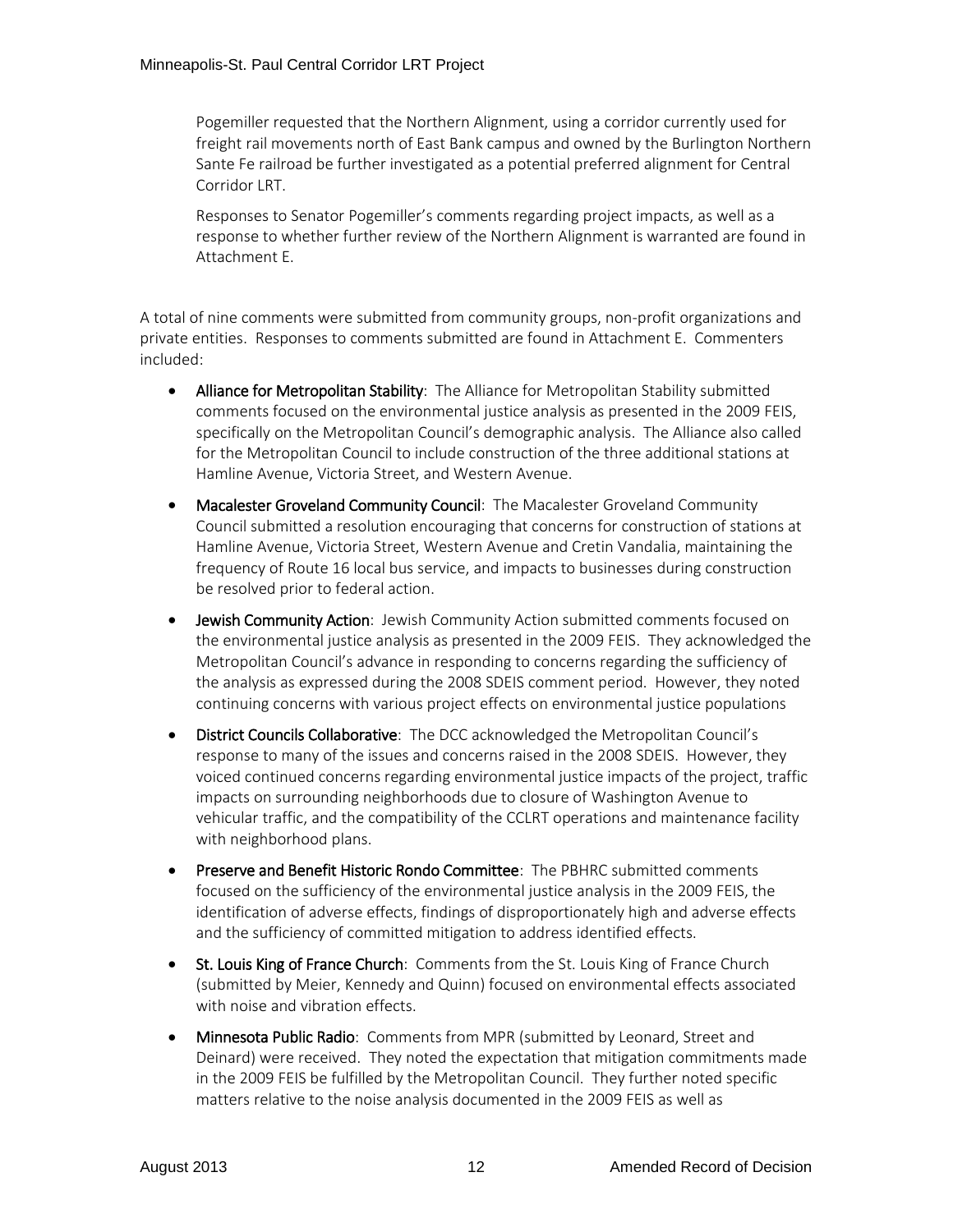expectations relative to the design of the floating slab proposed to mitigate for groundborne noise impacts.

- Big Top Liquors: Comments from Big Top Liquors (submitted by Zamansky Professional Association) focused on project impacts that may have an adverse impact on their business, including parking loss, access impacts, visual effects, and other business impacts.
- SchmoeCo LLC: SchmoeCo indicated that they were lessees of a suite at 1951 University Avenue, which was a space identified in the 2009 FEIS as being impacted by LRT vibration, requiring mitigation in the form of relocation assistance. SchmoeCo noted the requirement to provide relocation assistance in conformance with NEPA and the Uniform Relocation Assistance and Real Property Acquisition Policies Act (Uniform Act).

Right-of-way acquisition and relocation assistance will take place consistent with statutory and regulatory requirements of NEPA and the Uniform Act.

A total of nine comments were received from members of the general public. Comments focused on the following issues. Responses to comments received are found in Attachment E:

- Purpose and need of project
- Impacts to businesses
- Parking impacts
- Vibration and noise impacts to residents
- Safety and security
- Operations and maintenance costs
- Ridership forecasting process
- Constructing the CCLRT underground in a tunnel alignment
- Constructing the LRT on the U of M transitway behind KSTP Production Studios and Transmission Tower
- Constructing sidewalk to the maximum feasible width
- Benefits of selecting an LRT alignment along Jackson Street in downtown St. Paul

Approximately 170 comments were received from private entities and individuals and from researchers, faculty and staff at the U of M in response to the 2009 CCLRT FEIS, and in response to a solicitation for FEIS comments posted on the University of Minnesota's Web site. Many of these comments focused on the adequacy of committed mitigation at the U of M's East Bank campus area to address environmental effects associated with vibration and electromagnetic interference that could interfere with campus research activities. Concerns were also expressed regarding the ability to mitigate adverse effects to research activities during project construction. Other issues raised in these comments included the following:

- Using alternative alignments for the LRT to avoid impacts, specifically, alignments north of the East Bank campus area. (Responded to as Comment AL-1 in Attachment E)
- Using alternative modes, such as Personal Rapid Transit (PRT). (Responded to as Comment PRT-1 in Attachment E)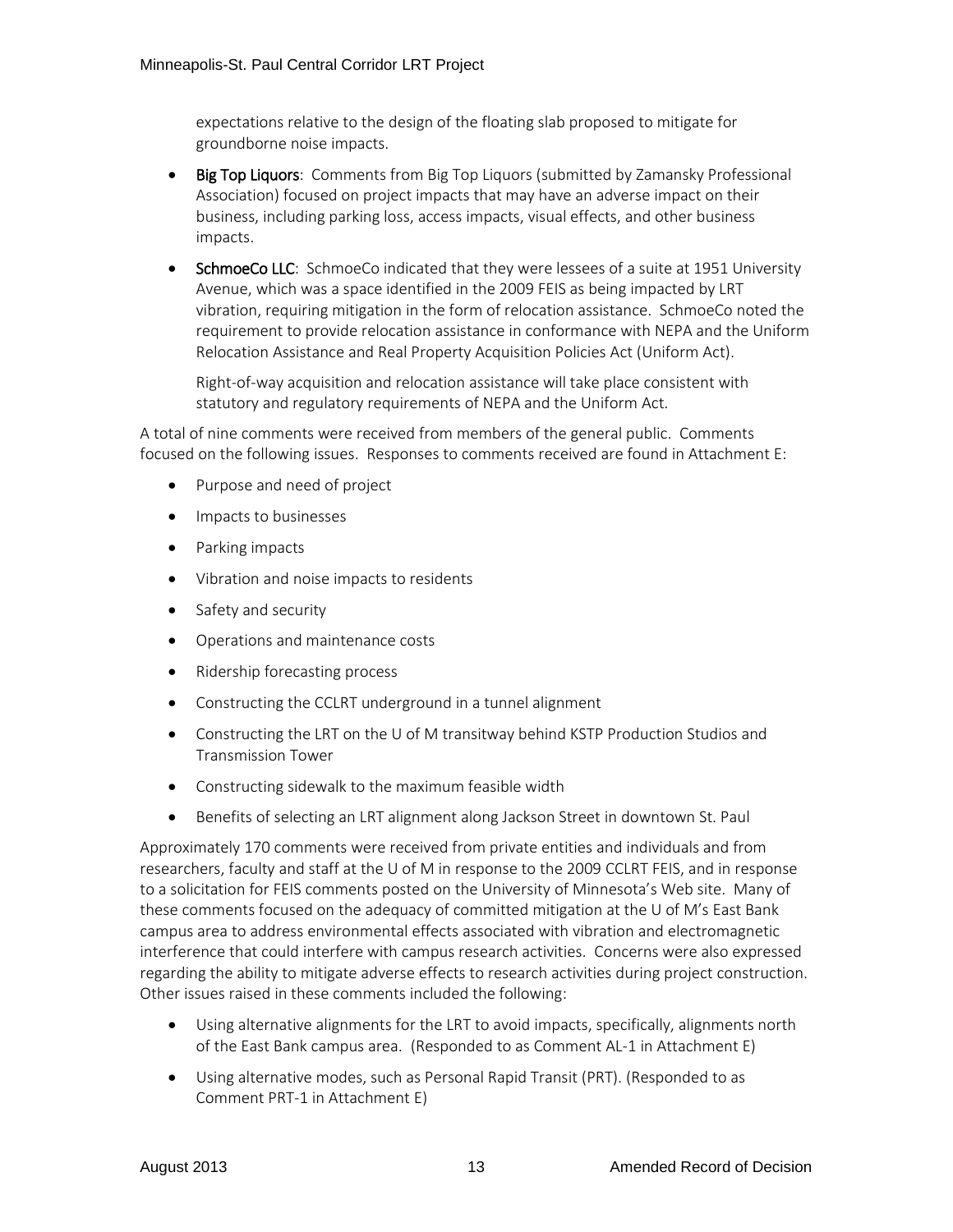Approximately four comments were submitted supporting the LRT alignment on Washington Avenue at the U of M's East Bank campus and urging the U of M to support the CCLRT project.

As previously noted, responses to all comments received during the 2009 FEIS review period are found in Attachment E.

Opportunities for the public to provide comments to the 2012 SDEIS and the 2013 SFEIS are summarized as follows:

2012 SDEIS Construction-Related Potential Impacts on Business Revenue: A Notice of Intent to prepare a SDEIS for the Central Corridor LRT Project was published in the Federal Register on May 14, 2012. Upon completion of the document, a Notice of Availability was published in the Federal Register on December 14, 2012, signaling the start of a 45-day public comment period. The comment period concluded on January 30, 2013. Public hearings were held on January 10, 2013, at 8 am at Model Cities (849 University Avenue West, St. Paul) and at 6 pm at Goodwill Easter Seals (553 Fairview Avenue North, St. Paul).

2012 SDEIS Comment Summary and Response: Approximately 30 people, agencies, and organizations offered comments on the 2012 SDEIS. Comments received addressed:

- The methodology used to assess revenue impacts to businesses in the Central Corridor
- The quality and sufficiency of the information on businesses
- Access to mitigation programs and the duration of those programs
- The lack of analysis of impacts specific to minority-owned businesses

All substantive comments were responded to in Chapter 3 of the 2013 SFEIS, "Responses to Comments on the Supplemental Draft EIS".

2013 SFEIS Construction-Related Potential Impacts on Business Revenue: Upon completion of the 2013 SFEIS, a Notice of Availability was published in the Federal Register on June 7, 2013, signaling the start of a 30-day public comment period. The comment period concluded on July 8, 2013.

2013 SFEIS Comment Summary and Response: During this review period, one comment letter was received from the USEPA, commending Project outreach efforts, record keeping, and business mitigation programs. Please see Attachment F for the comment letter from USEPA.

### Community Outreach

The Project's public involvement activities have included extensive and intentional efforts to engage minority and low-income communities, informing residents about the Project and providing opportunities for participation in the Project's evaluation, planning, alternatives development, station locations development activities, and environmental issues. These efforts have included public presentations to, and meetings with, minority and low-income community groups and civic organizations, public open houses and general information sessions, stakeholder meetings, small group and one-on-one meetings, diversity training and strategies to engage nontraditional stakeholders.

Regular meetings have occurred with groups such as the National Association for the Advancement of Colored People, the Urban League, the St. Paul African American Leadership Council, the Listening House Homeless Shelter, Union Gospel Mission, Berean Church, and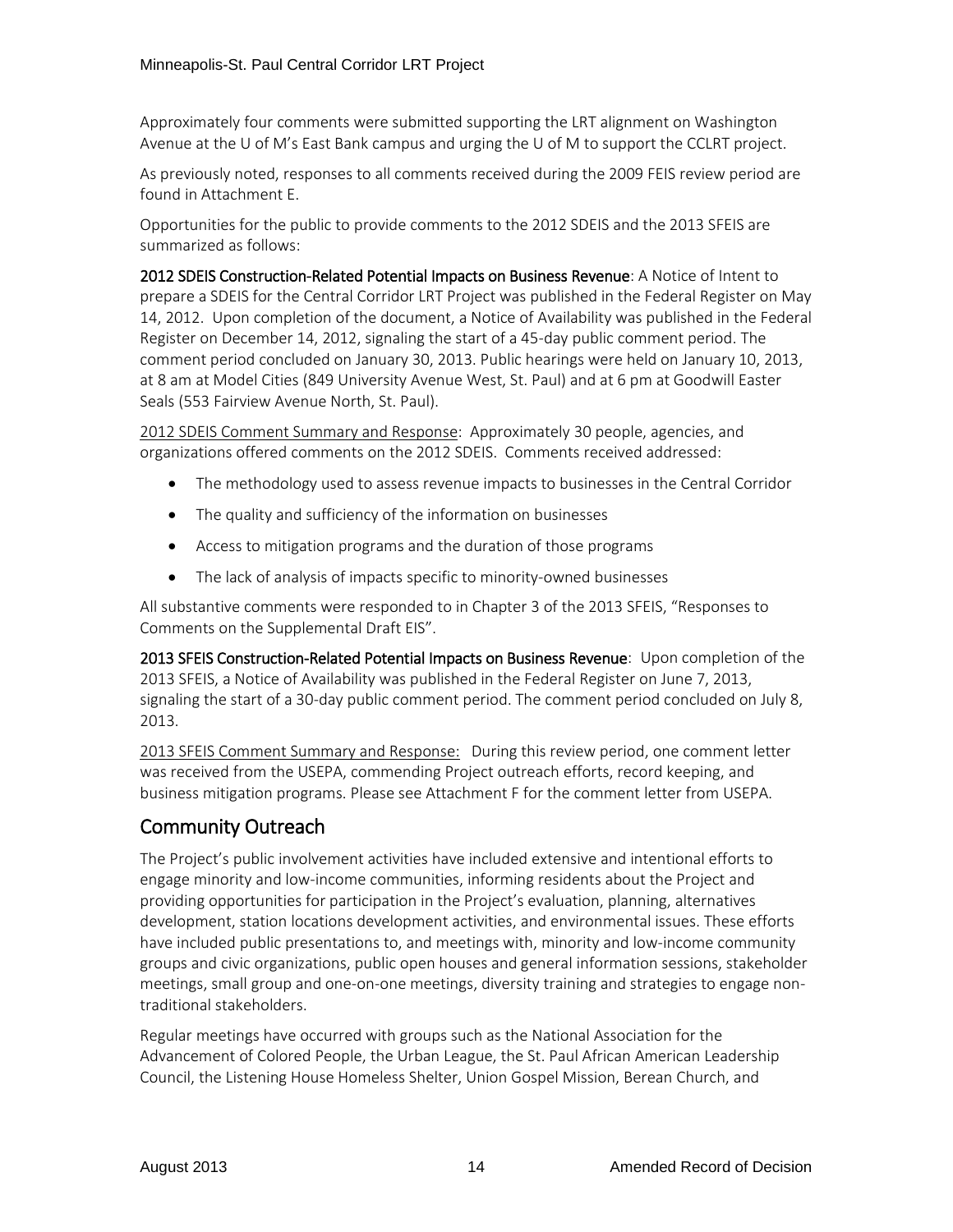Central Towers Assisted Living as well as with several other community groups, churches and organizations.

The Community Outreach Staff of the Metropolitan Council include persons fluent in languages spoken by community residents for whom English is a second language. Interviews and public service announcements were also made in local and regionally broadcast ethnic media outlets including, print, television and radio programs in Somali, Hmong, Vietnamese, and Spanish. Media outlets have included the Minnesota Spokesman Recorder, Hmong Today, Hmong Times, African News Journal, Asian American Press, the Minnesota Women's Press, Vietnamese Broadcasting of Minnesota, and Hmong and Somali local television news programs.

Subsequent to the publication of the FEIS in June 2009, the Project has undertaken a substantial and continual outreach effort during construction of the LRT line that included:

- providing construction information in-person, at group meetings, over the phone, via email, via letters, and on flyers posted throughout the corridor
- working with individual businesses on access plans
- promoting and facilitating applications for mitigation funds and programs
- conducting a multi-media marketing and advertising campaign for the corridor

The project website hosts up-to-date construction information and a project telephone hotline (651-602-1645) was established in 2007 and a 24-hour construction hotline (651-602-1404) was established in September 2009.

Before heavy construction began in the Central Corridor, Metropolitan Council outreach coordinators conducted a comprehensive census of businesses adjacent to the LRT alignment. Outreach staff walked the alignment, block-by-block, making note of all businesses that had a physical presence on the alignment. Metropolitan Council outreach and construction staff also met with all property owners that have driveways or parking lots on the corridor at nearly 500 individual meetings, and staff notified 400-plus businesses in-person regarding sidewalk reconstruction in front of their businesses.

## Agency Coordination

In studying, planning, and designing the Project, the Metropolitan Council is working closely with the FTA, Mn/DOT, Ramsey and Hennepin counties, the cities of St. Paul and Minneapolis, and the U of M. The Federal Highway Administration (FHWA) also agreed to be a Cooperating Agency for the Project. The Project draws on several advisory committees that provide input from policy makers, government entities and community groups, businesses, and residents. These committees are the Central Corridor Management Committee (CCMC), CAC, BAC, Central Corridor Project Office (CCPO), Project Advisory Committee (PAC), Communication Steering Committee (CSC), Land Use Coordinating Committee (LUCC), the Artist Selection Committee (ASC) and 14 Station Art Committees (SAC).

In addition to ongoing coordination with stakeholders and the public, the CCPO has coordinated and consulted with other federal, state, and local agencies and interested parties, including the Capitol Area Architectural and Planning Board (CAAPB), the U.S. Department of Agriculture, the U.S. Department of Commerce, the Minnesota Department of Health, the U.S. Department of Interior, the Minnesota Department of Natural Resources (DNR), the Minnesota Pollution Control Agency (MPCA), the State Archaeologist, the State Historic Preservation Office, the federal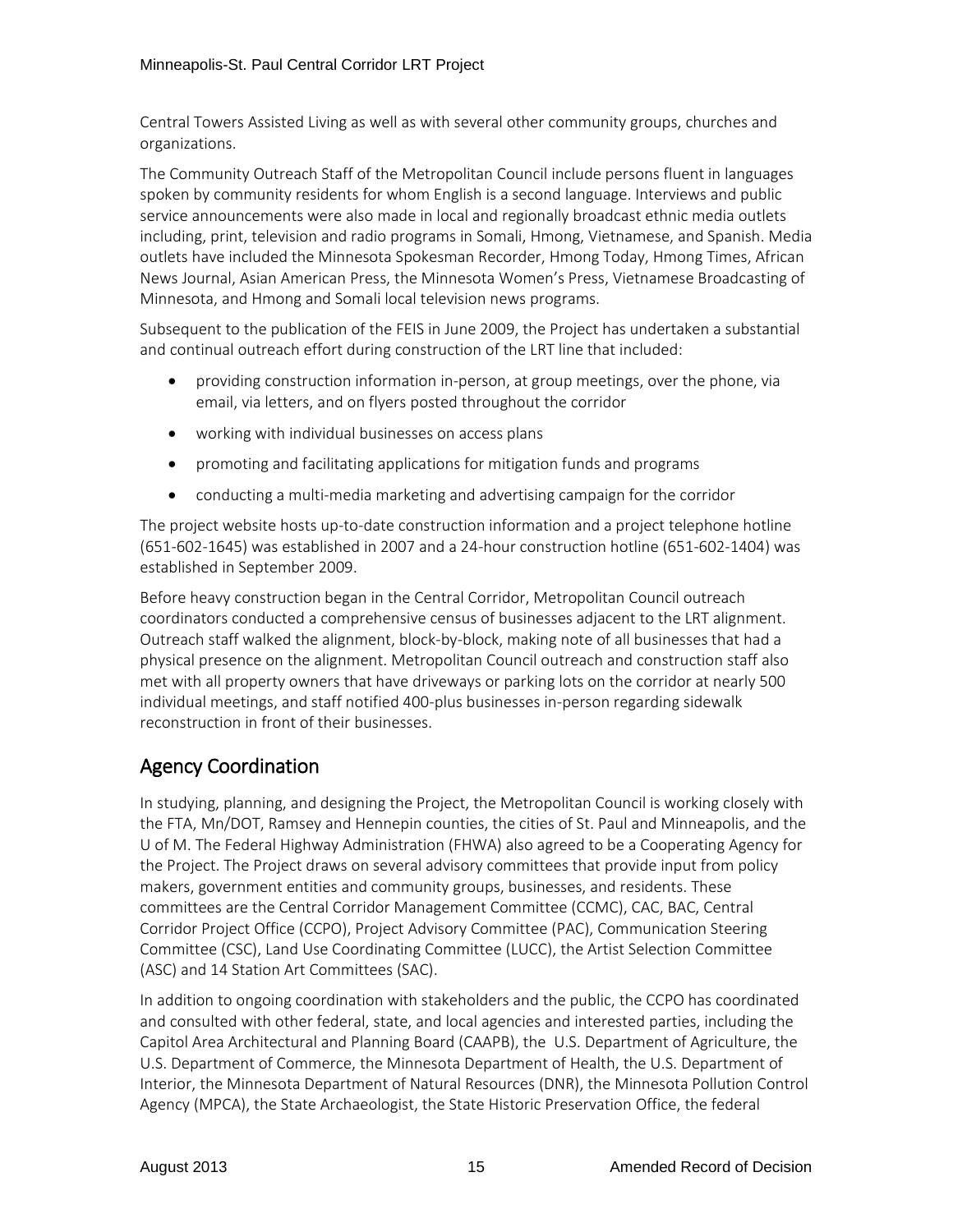Advisory Council on Historic Preservation (ACHP), the U.S. Army Corps of Engineers, the U.S. Environmental Protection Agency, the U.S. Fish and Wildlife Service, the National Park Service, and the Minnesota Indian Affairs Council.

### Mitigation Measures to Minimize Harm

The mitigation measures and other Project features that are intended to minimize adverse impacts, as identified in the 2009 FEIS and 2013 SFEIS, are summarized in Attachments B and C. The summary tables are provided in this Amended ROD to facilitate the monitoring of the implementation of the mitigation measures. A complete discussion of mitigation measures that are included in the Project can be found in the Central Corridor LRT 2009 FEIS, Chapters 3 through 7 and Chapter 2 of the Central Corridor LRT 2013 SFEIS for Construction-Related Potential Impacts on Business Revenues.

If FTA provides financial assistance or Letter(s) of No Prejudice (LONP) to the Project, FTA will require in the funding agreement with the Metropolitan Council and as a condition of its grant that the Metropolitan Council shall implement the mitigation referenced in Attachment B and as may be further and more fully described and identified in the 2009 FEIS. Implementation of the mitigation measures in Attachment B are material conditions of this Amended ROD. To the extent that the same or substantially similar impacts caused by the Project, as identified in the 2009 FEIS or 2009 ROD, are discovered during project implementation, these mitigation measures shall be undertaken for those impacts. The Metropolitan Council shall further coordinate with other public agencies on design issues related to the Project as stipulated in the 2009 FEIS and Section 106 Programmatic Agreement.

As part of this Amended ROD, FTA is further requiring the Metropolitan Council to continue providing status reports to FTA on the business mitigation measures it has agreed to implement as set forth in the 2013 SFEIS and Appendix C of this Amended ROD. These status reports will include, at a minimum, the following information: (1) Funds expended to date; (2) Details regarding pending requests for mitigation and disposition of mitigation requests; (3) Number of openings and closings of businesses along the alignment; and (4) Complaints regarding construction activities and the response and/or resolution of those complaints. These reports will be provided on a quarterly basis through Project Construction, which is currently anticipated for December 2013. Furthermore, FTA will continue to require that the Metropolitan Council submit quarterly written reports on their progress in implementing all required mitigation measures. FTA will monitor this progress through quarterly reviews of final engineering and design, land acquisition required for the Project, and construction of the Project. The mitigation-monitoring program may, upon approval of FTA, be revised as necessary during the permitting process in order to facilitate implementation of those measures during final design and construction. The Metropolitan Council shall designate an environmental manager who will be responsible to conduct regular audits and reviews for compliance with environmental mitigation commitments and make corrective actions as may be required.

The FTA finds that with the accomplishment of these mitigation commitments the Metropolitan Council will have taken all reasonable, prudent and feasible means to avoid or minimize impacts from the Preferred Alternative.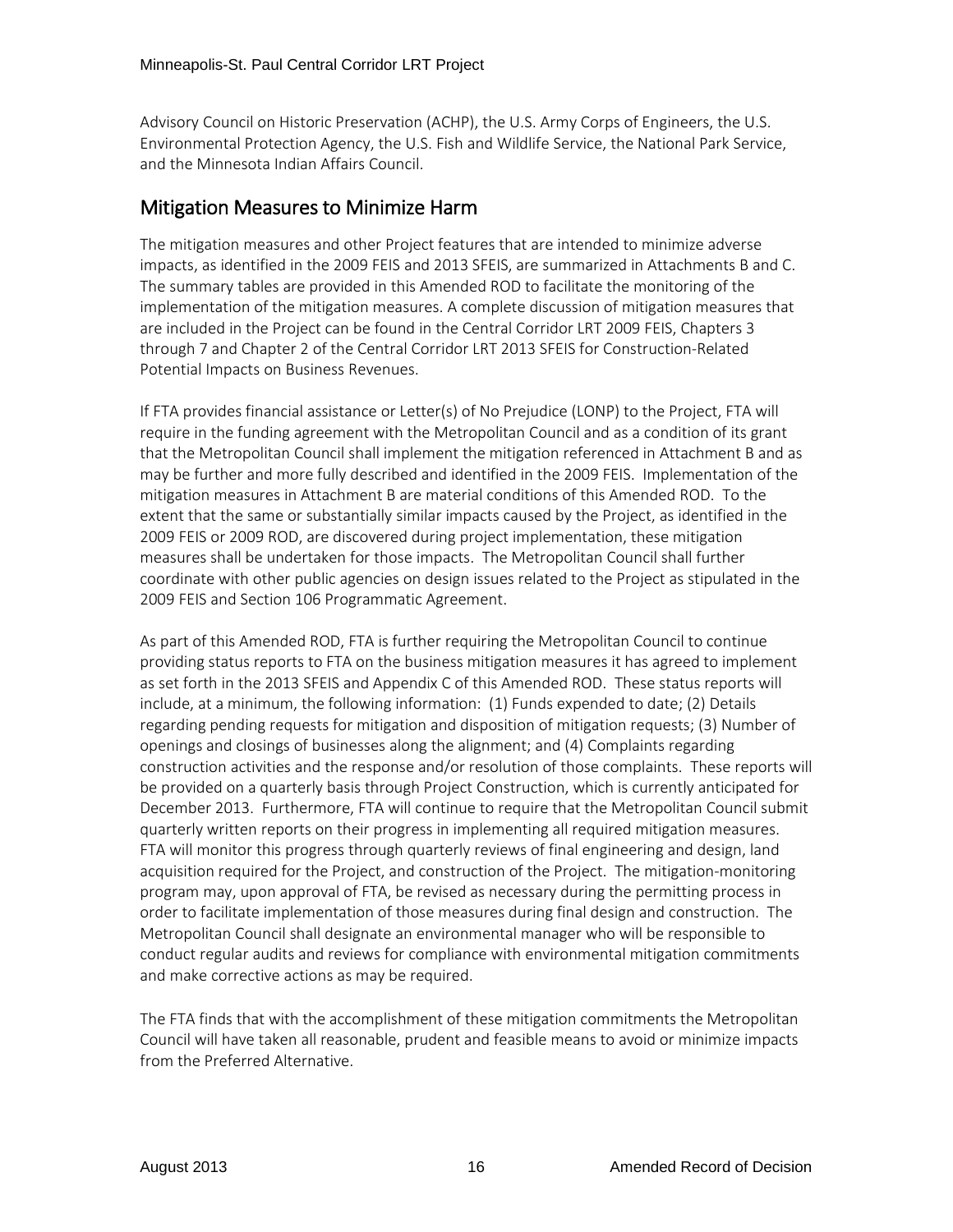## DETERMINATIONS AND FINDINGS

The environmental record for the Central Corridor LRT project consists of the Environmental Review Documents and this Amended ROD.

On the basis of the evaluation of social, environmental, and economic impacts contained in the environmental record, and the written and oral comments offered by the public and other agencies, the FTA has determined that:

- Adequate opportunity was afforded for the presentation of views by all parties with a significant economic, social, or environmental interest in the project and that fair consideration has been given to the preservation and enhancement of the environment and to the interests of the community in which the proposed project is to be located; and
- All reasonable steps have been taken to minimize the adverse environmental effects of the proposed project and where adverse environmental effects remain, no feasible and prudent alternative to avoid or further mitigate such effects exists.

### Conformity with Air Quality Plans

The Project is subject to conformity requirements imposed by the Clean Air Act (CAA) (42 U.S.C. 7506(c)), which requires that transportation projects conform with the State Implementation Plan's purpose of eliminating or reducing the severity and number of violations of the National Ambient Air Quality Standards and of achieving expeditious attainment of such standards.

The EPA conformity regulation (40 CFR part 93) establishes criteria that a transportation project must meet in order to be found by FTA to conform to the air quality plan. The conformity criteria are that the project be included in a conforming Regional Transportation Plan (RTP) and Transportation Improvement Program (TIP), and that the project not cause or contribute to any localized exceedances of the NAAQS, known as "hot spots." The Project is included in the Metropolitan Council's 2030 Transportation Policy Plan (TPP) and in the 2009-2012 Transportation Improvement Program. The TPP and the TIP were determined to conform to the requirements of the 1990 Clean Air Act (according to 40 CFR Parts 5, 1, and 93) by FTA and FHWA with the concurrence of the Minnesota Pollution Control Agency on August 29, 2008, in accordance with the aforementioned EPA regulation.

Further, for carbon monoxide (CO), analyses at specific intersections described in Section 4.5 of the Central Corridor LRT 2009 FEIS show that the Project would not create a new localized violation of the NAAQS for CO and would not worsen an existing violation. For the Project, intersections analyzed in Section 4.5 of the 2009 FEIS represent the "worst case" conditions. Therefore, no violations of air quality standards are predicted. FTA therefore finds that the Project meets the criteria in 40 CFR Part 93 for projects from a conforming plan and TIP, and conforms with air quality plans for the Twin Cities metropolitan region and with the Clean Air Act Amendments of 1990.

This area was not re-evaluated in the 2013 SFEIS.

### Floodplains

Pursuant to Executive Order 11988 Floodplain Management, issued May 24, 1977, impacts to floodplain areas from implementation of the Project were assessed in order to avoid potential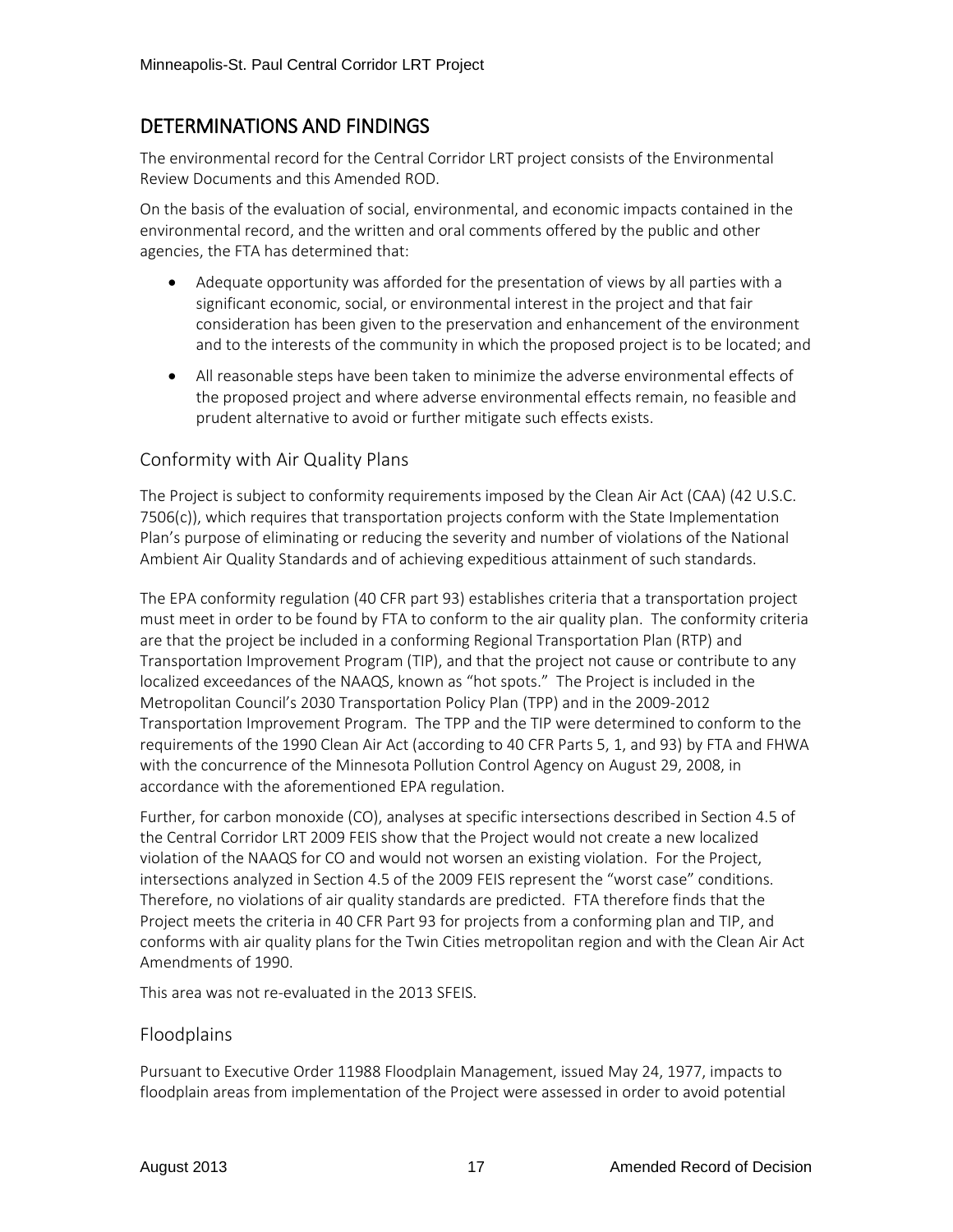adverse effects. The Central Corridor LRT will not encroach into any 100-year floodplains. The Project will be constructed on land that is currently developed and has significant impervious surface cover. The Project is not anticipated to have any long-term adverse impacts to water resources or to significantly increase the quantity of surface run-off; however, the use of sustainable and context sensitive best management practices to improve surface water management will be included as part of the Project. The Central Corridor Project Office will incorporate water quality best management practices as required to meet applicable federal, state, and local stormwater standards. FTA finds that no adverse impacts to any 100-year floodplains or floodways would occur as a result of the Project.

This area was not re-evaluated in the 2013 SFEIS.

### **Wetlands**

Two major federal laws apply to wetland resources as they are documented in the NEPA process: the Clean Water Act, and the Rivers and Harbors Act. The Clean Water Act (CWA), administered by the U.S. Army Corps of Engineers and the U.S. Environmental Protection Agency (EPA), includes two sections applicable to the Project. Section 404 regulates placement of dredge or fill material into the waters of the U .S, including wetlands. Section 401 of the CWA requires the affected state to issue a water quality certification, or a waiver, for each Section 404 permit required. The Rivers and Harbors Act's Section 10 applies to activities in, over, and affecting navigable waters to preserve the navigability of U.S. waters. The Corps of Engineers administers the permit process. The only defined wetland or public water identified within the Central Corridor LRT project area is the Mississippi River, which is a navigable water. The Project is not expected to have long-term impacts on the Mississippi River. Modifications to the Washington Avenue Bridge will take place, but will not significantly alter the existing bridge profile. No additional bridge piers will be added to the bridge structure. Existing piers will be modified and short-term water access for construction may be required. The proposed activities will not alter the course, current or cross-section of the Mississippi River or its floodplain. FTA finds that no adverse impacts to any wetlands would occur as a result of the proposed Project.

This area was not re-evaluated in the 2013 SFEIS.

### Endangered Species Act (ESA)

Section 7 of the Endangered Species Act (ESA) of 1973 (16 USC 1531-1544) requires that all federal agencies consider and avoid, if possible, adverse impacts to federally listed threatened or endangered species or their critical habitats, which may result from their direct, regulatory, or funding actions. Minnesota's endangered species law (MN Statute 84.0895) and associated rules (MN Rules 6212.1800-2300) regulate the taking, importation, transportation, and sale of state endangered or threatened species. The Minnesota Department of Natural Resources (DNR) administers the state listed rare, threatened, and endangered species (RTE). In 2001, consultation was initiated with the DNR and the U.S. Fish and Wildlife Service (USFWS) to identify the potential for adverse impacts to RTE species. In DNR and USFWS letters dated April 16, 2001 and August 24, 2001 respectively, the agencies responded that the Project is not likely to affect any known occurrences of state or federally protected species. FTA find that no adverse impacts to any RTE species would occur as a result of the Project.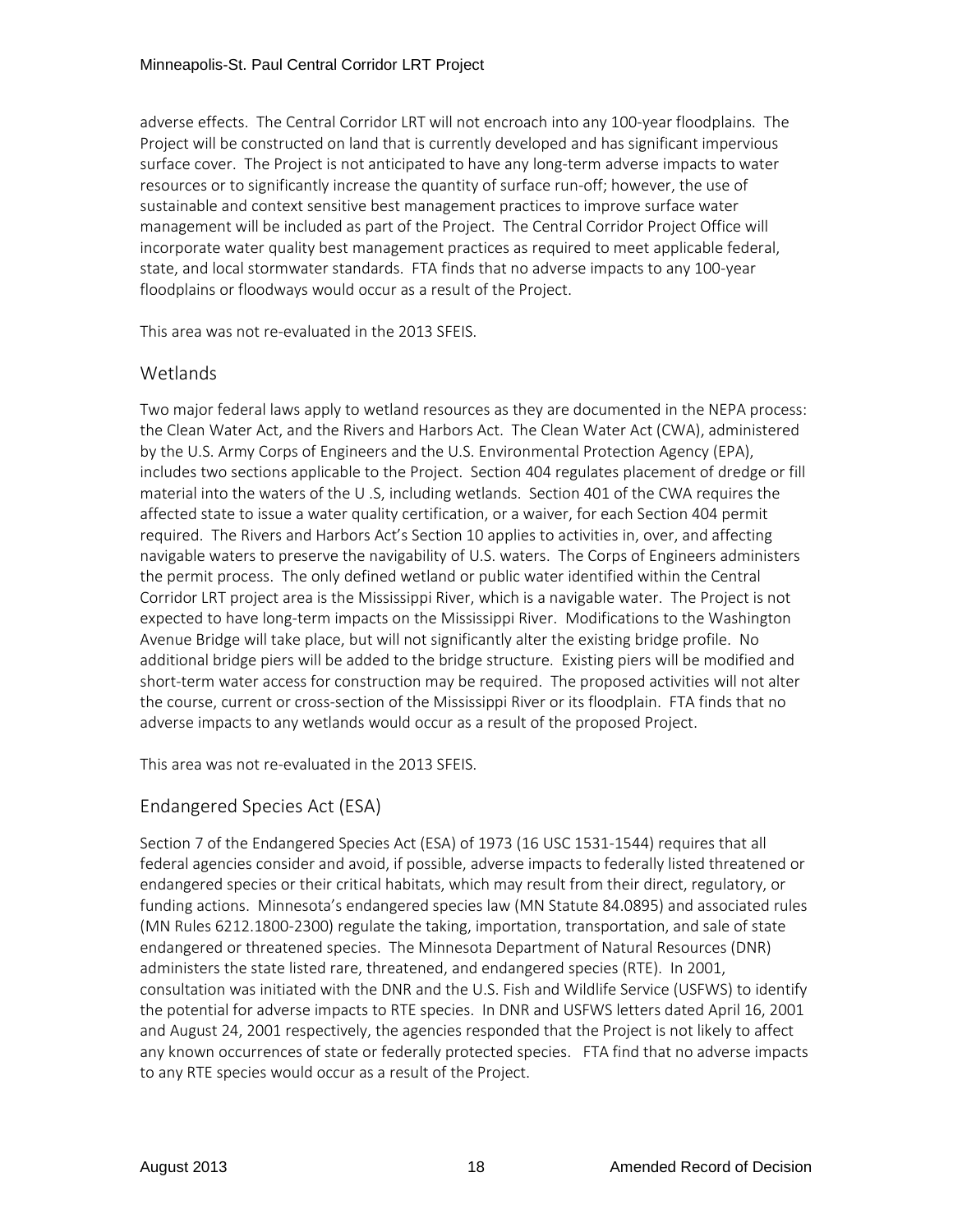This area was not re-evaluated in the 2013 SFEIS.

### Environmental Justice

Executive Order 12898, "Federal Actions to Address Environmental Justice in Minority and Low-Income Populations" (February 11, 1994), provides that "each Federal agency shall make achieving environmental justice part of its mission by identifying and addressing, as appropriate, disproportionately high and adverse human health or environmental effects of its programs, policies, and activities on minority and low-income populations." The United States Department of Transportation (DOT) Final Order on Environmental Justice requires the agency to 1) explicitly consider human health and environmental effects related to transit projects that may have a disproportionately high and adverse effect on minority and low-income populations, and 2) implement procedures to provide "meaningful opportunities for public involvement" by members of these populations during project planning and development. Specifically, the DOT Final Order states, in part:

8.b. In making determinations regarding disproportionately high and adverse effects on minority and low-income populations, mitigation and enhancements measures that will be taken and all offsetting benefits to the affected minority and low-income populations may be taken into account, as well as the design and comparative impacts and the relevant number of similar existing system elements in non-minority and non-low-income areas.

8.c. The Operating Administrators and other responsible DOT officials will ensure that any of their respective programs, policies or activities that will have a disproportionately high and adverse effect on minority populations or low-income populations will only be carried out if further mitigation measures or alternatives that would avoid or reduce the disproportionately high and adverse effect are not practicable. In determining whether a mitigation measure or an alternative is "practicable," the social, economic (including costs) and environmental effects of avoiding or mitigating the adverse effects will be taken into account.

Circular 4702. 1.A '"Title VI and Title VI-Dependent Guidelines for Federal Transit Administration Recipients," published May 13, 2007, provides guidance on conducting an analysis of construction projects to integrate environmental justice analysis into NEPA documentation. FTA finds that the analysis conducted in Section 3.8 of the 2009 FEIS conforms to this guidance document and to the orders referenced above.

As part of Project planning processes through completion of the Central Corridor LRT 2009 FEIS, the Metropolitan Council and FTA implemented meaningful outreach efforts to engage minority and low-income communities in the process and secure their active participation. These outreach efforts are described in Appendix F of the 2009 FEIS and are summarized in Section 3.8 of the 2009 FEIS.

The AA/DEIS, 2008 SDEIS, and 2009 FEIS indicate that there are no disproportionately "high and adverse" effects on minority and/or low-income populations. The detailed analysis demonstrates that (1) the potential adverse effects are not predominantly borne by a minority or low-income populations (the potential adverse effects are shared by all populations along the proposed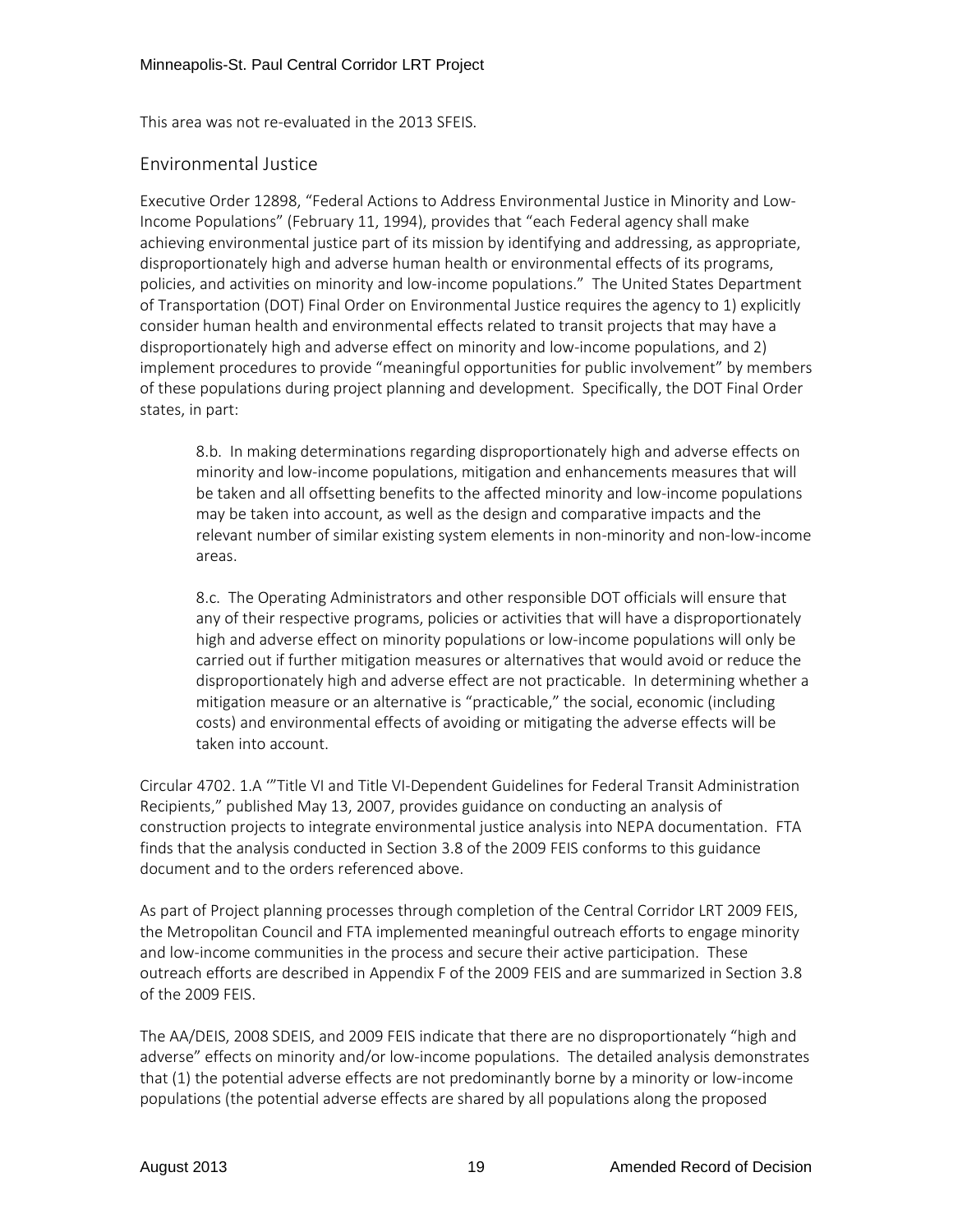route, including non-minority and non-low-income populations); and (2) the potential adverse effects suffered by the minority or low-income populations are not appreciably more severe or greater in magnitude than the adverse effects that will be suffered by other populations along the proposed route. These documents confirm that the majority of the impacts identified will be experienced along the entire route and, in some instances, may be greater in magnitude in the non-minority and non-low income areas.

Moreover, the substantial benefits that will accrue to the minority, low-income, and transit dependent populations more than offset nearly all of the potential adverse impacts of the Project. Among other benefits, the Project will provide increased transit access to employment and activity centers, significant travel time savings, and the creation of jobs through new development along the route. (2009 FEIS, Chapter 5 (Economic Effects) and Chapter 6 (Transportation Effects))

The only potential effect, which is not completely offset by a corresponding benefit, is a projected decrease in transit service for individuals residing in a three-census block area of the larger minority population. As explained in section 3.8 of the 2009 FEIS, this potential effect is not limited to the minority population and will be experienced by individuals residing in a total of ten census blocks – including seven census blocks in non-minority and non-low-income areas. To address this potential effect, the Metropolitan Council has committed to developing a transit plan, which will mitigate completely the potential decrease in transit service for the affected three-census block area.

Since there is no basis for concluding that the Project will have disproportionately high and adverse effects on minority or low-income populations, FTA finds that the Metropolitan Council was not required to demonstrate that alternatives with less adverse effects on protected populations would (1) result in more severe adverse effects or (2) involve increased costs of extraordinary magnitude before proceeding with the Project. Therefore, FTA finds that the additional analysis required by the Department of Transportation Order to Address Environmental Justice in Minority Populations and Low-Income Populations, 62 Fed. Reg. 18,377, 18,380 (Apr. 15, 1997), is not required because the Project does not and will not have a disproportionately high and adverse effect on minority or low-income populations.

This area was not re-evaluated in the 2013 SFEIS.

### Section 106

Section 106 of the National Historic Preservation Act of 1966, as amended, requires analysis of the effects of the proposed undertaking on historic properties listed in or determined eligible for listing in the National Register of Historic Places. Following the identification of historic properties (36 CFR 800 4) within the Project's APE and in consultation with the Minnesota State Historic Preservation Office (MnSHPO), the FTA, and the Advisory Council on Historic Preservation (ACHP), a Programmatic Agreement (Agreement) was developed to assess and mitigate the effects that the Project will have on historic properties. This Agreement has been signed by the FTA, the ACHP, and by the MnSHPO. The Metropolitan Council was an invited signatory to this Agreement (see Attachment A).

The Agreement outlines a number of compensatory mitigation measures for historic properties. A summary of the key tasks outlined in the Agreement are: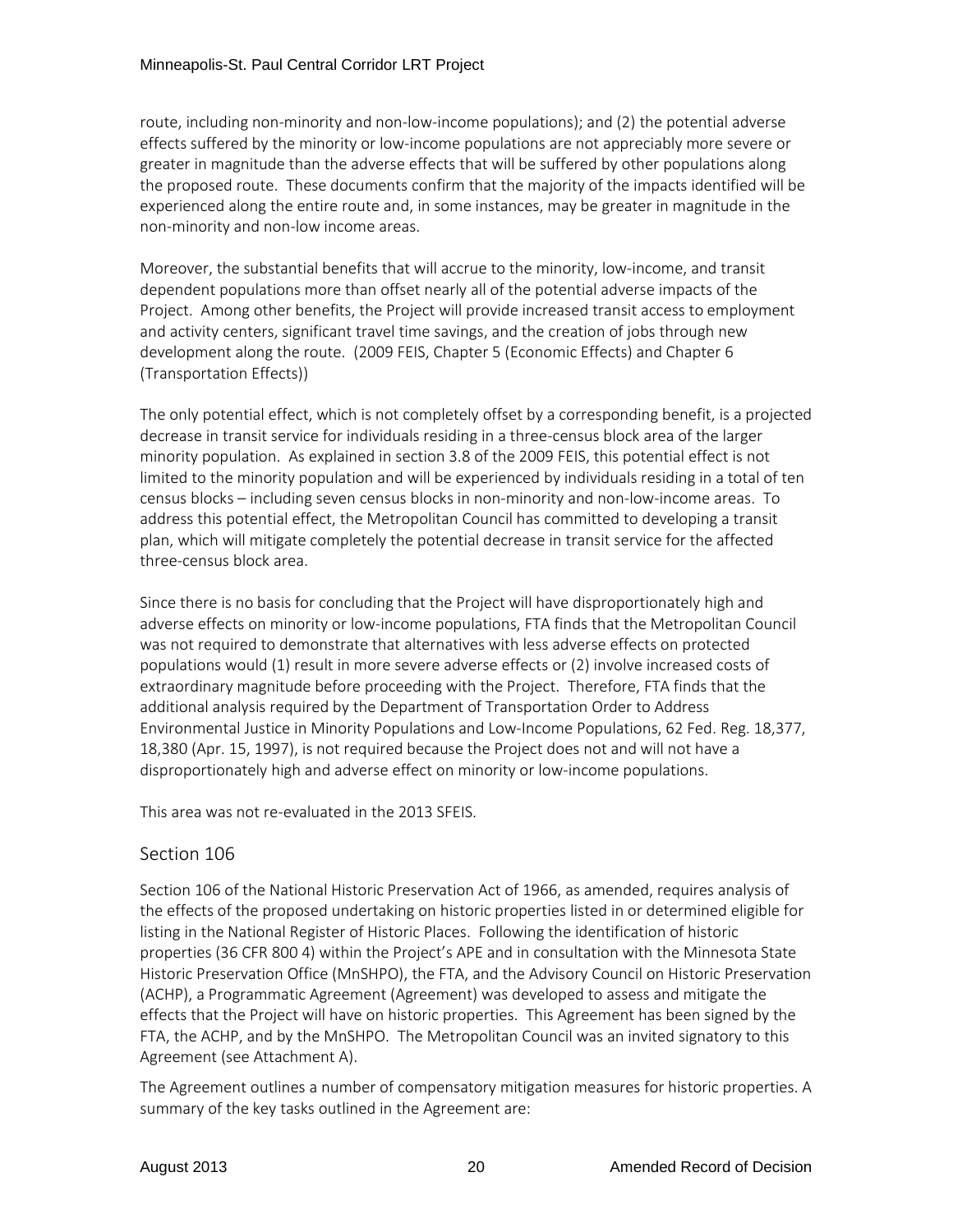- Where historic properties need to be considered as part of the design process, all elements of the Project design will meet the Secretary of the Interior's Standards for Archaeology and Historic Preservation (SOI Standards), taking into account the suggested approaches to new construction in historic areas in the Secretary of the Interior's Standards for the Rehabilitation of Historic Properties (SOI Rehabilitation Standards).
- A Vibration and Noise Management and Remediation Plan will be developed to address issues related to vibrations and noise caused by LRT construction and operations.
- Metropolitan Council will consult with MnSHPO and with consulting parties (Preservation Alliance of Minnesota, St. Paul Heritage Preservation Commission, Historic St. Paul, the Prospect Park and East River Road Improvement Association, St. Louis King of France Church, and Central Presbyterian Church) throughout the design process and integrate historic values into the Project design. Final designs for all Project elements in historic areas will be submitted to MnSHPO for review and written concurrence regarding effects on historic properties.
- The Project will include all below-grade infrastructure to facilitate future construction of LRT stations at Hamline Avenue, Victoria Street, and Western Avenue in the City of St. Paul.
	- o When construction is possible, Metropolitan Council will consult with MnSHPO and other consulting parties regarding plans for station design and construction.
	- o Consultation will occur throughout the design process to allow Project designers to effectively integrate historic values into the design.
	- o Final designs for any or all of these stations will be submitted to MnSHPO for review and written concurrence regarding effects on historic properties.
- Metropolitan Council will record Midwest Federal Building (aka First Federal Savings and Loan) at 360 Cedar Street, a contributing property within the St. Paul Urban Renewal Historic District, according to the standards of the Minnesota Historic Property Record.
	- o The documentation will be completed in consultation with MnSHPO, and will be submitted to MnSHPO for review and approval before any demolition of the property begins.
	- o Metropolitan Council will develop design guidelines for future development of the site of 360 Cedar Street and adjacent parcels. These guidelines will establish parameters for new construction, consistent with the SOI Standards, with reference to the St. Paul Athletic Club and the St. Urban Renewal Historic District.
- Metropolitan Council will prepare National Register nomination forms, in conformance with the guidelines of the National Park Service and MnSHPO, for the following historic properties located along the Project corridor: First National Bank Building; St. Paul Athletic Club; St. Louis King of France Church and Rectory; Norwegian Evangelical Lutheran Church; Ford Motor Company Building; Minnesota Milk Company Building; Owens Motor Company Building; Fire Station No. 18; Brioschi-Minuti Company Building; Raths, Mills, Bell and Company Building; St. Paul Casket Company Factory; Quality Park Investment Company Building; Griggs, Cooper & Company Sanitary Food Manufacturing Plant; Porky's Drive-In Restaurant; Great Lakes Coal and Dock Company Building; Fire Station No. 20; KSTP Production Studios and Transmission Tower; U of M Mall Historic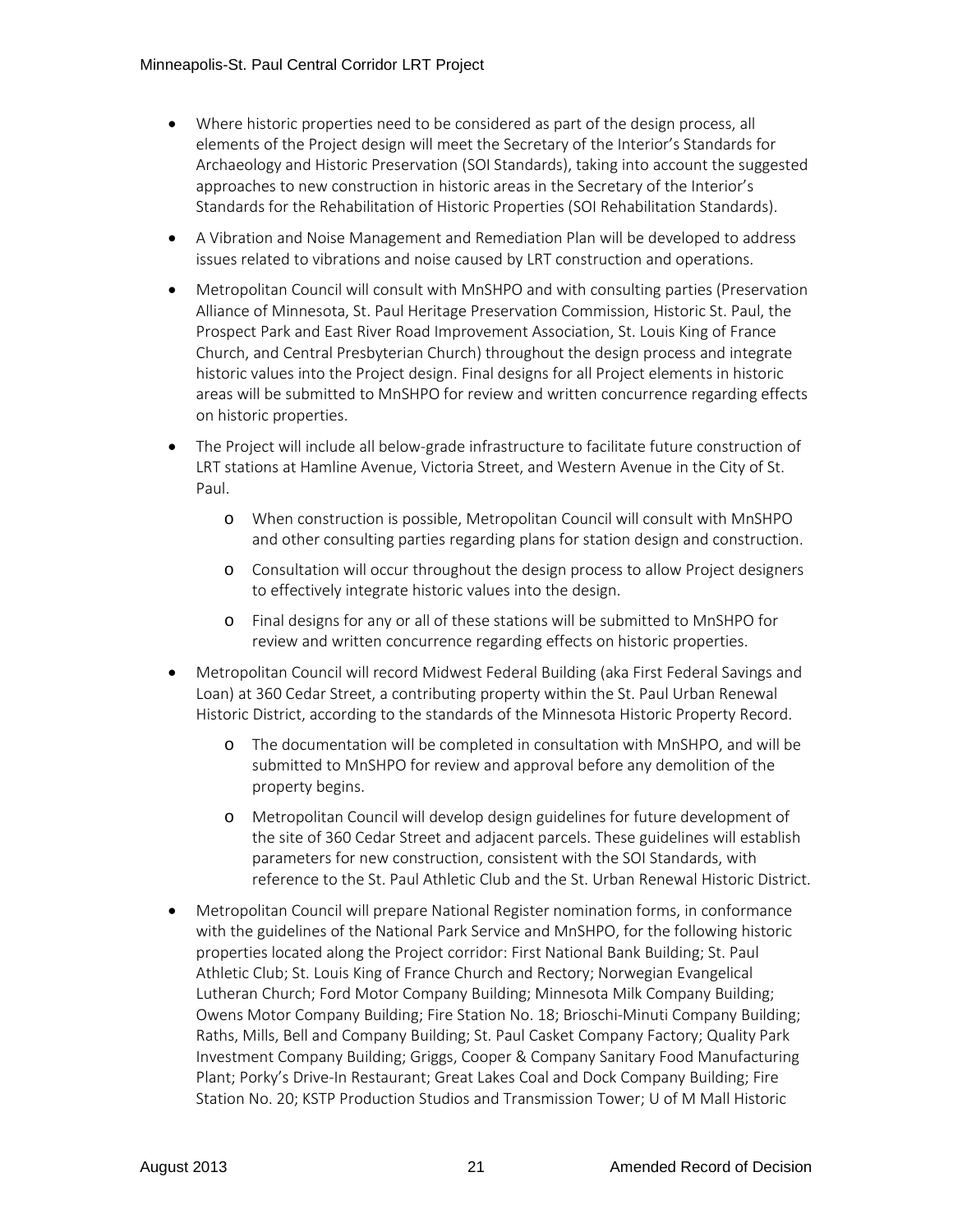District; Pioneer Hall; Mines Experiment Station Building; Washington Avenue Bridge; Fire Station G; and Minnesota Linseed Oil & Paint Company Building.

- o The nomination forms will be completed in consultation with MnSHPO, and will be submitted to MnSHPO for review and concurrence.
- o Actual nomination of these properties to the National Register of Historic Places will be at the discretion of MnSHPO and will follow the established procedures of the National Park Service (36CFR60) and MnSHPO.
- Metropolitan Council will develop an educational Field Guide of historic properties (including historic districts) along the Central Corridor.
	- o The Field Guide will highlight the listed and eligible National Register properties, as well as those which are located along the portion of the Central Corridor line which parallels the Hiawatha LRT in downtown Minneapolis.
	- o The Field Guide will be developed in consultation with MnSHPO and the final draft will be submitted to MnSHPO for review and concurrence.
	- o Metropolitan Council will make the Field Guide available to the public in both print and electronic formats.
- In consultation with MnSHPO, Metropolitan Council will develop and implement an educational effort to encourage the rehabilitation of historic properties located along the Central Corridor.
	- o This effort will include an information packet with information about proper rehabilitation practices and financial resources.
	- o It will also include individual consultations with owners of historic properties and/or public workshops, as appropriate.
	- o At the conclusion of the consultation and workshops, Metropolitan Council will submit a report on the effort to MnSHPO and other cooperating organizations.
- If there are any portions of the Project where it is not feasible to reach a design that meets the SOI Standards, the Project will be considered to have an adverse effect, and mitigation measures will be developed and implemented in accordance with stipulations contained in the PA.
	- o Mitigation measures will be determined based on the type and level of impact.
	- o Metropolitan Council agrees to take into account the views and concerns of consulting parties in the resolution of adverse effects.
- Before Project construction begins, Metropolitan Council will prepare a comprehensive summary of all identified measures needed to protect historic properties.
	- o A copy of this summary will be submitted to MnSHPO for review and concurrence.
	- o Copies will also be provided to consulting parties to the Agreement.
	- o Before Project construction begins, Metropolitan Council will meet with the construction contractor to ensure that construction plans are consistent with the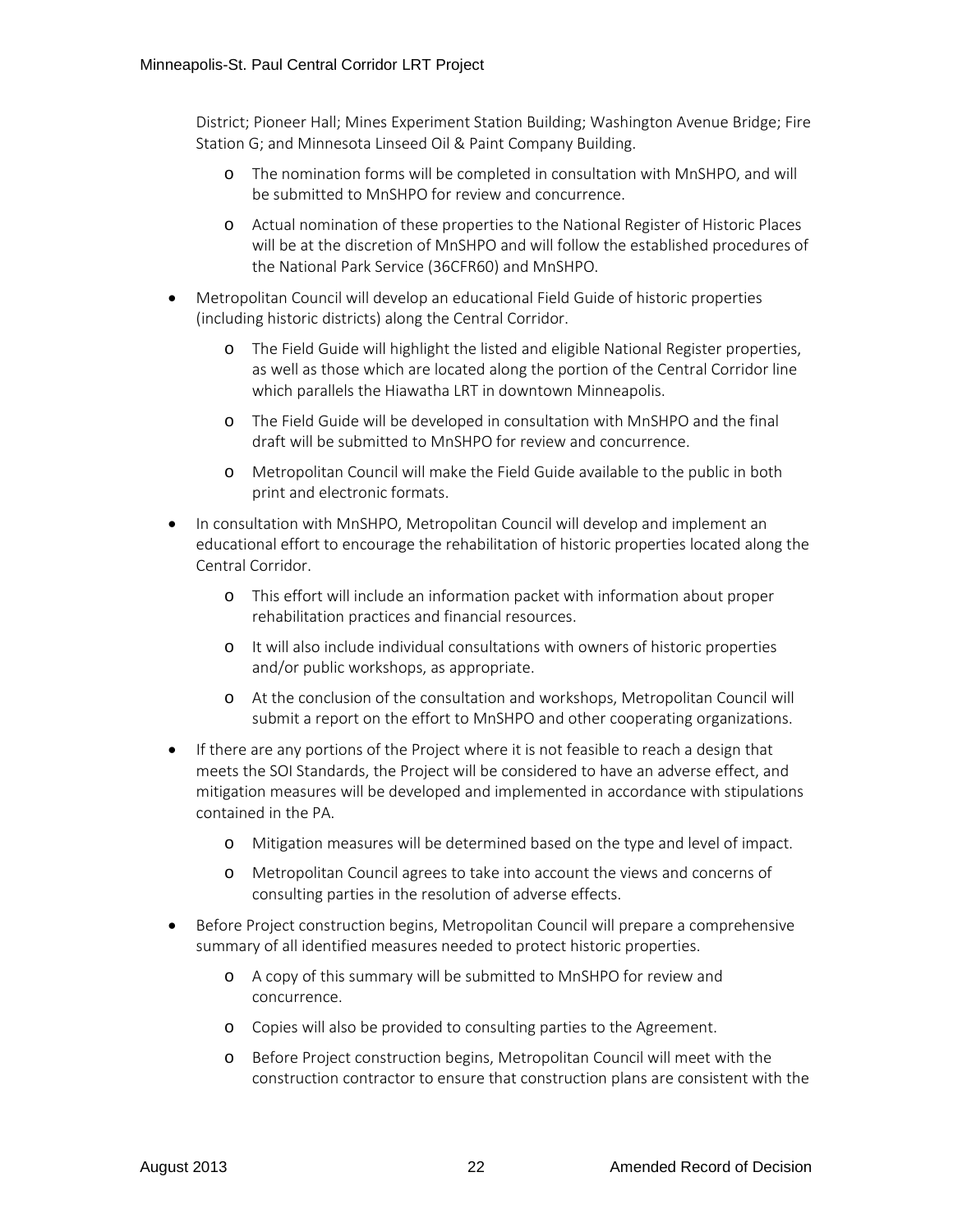Project design as approved by MnSHPO, and with all identified protection measures.

• During construction, Metropolitan Council will monitor Project construction and shall provide a record of those monitoring activities quarterly reports prepared tracking the progress of implementation of Agreement stipulations.

Based on the cultural resources analysis, consultation and coordination with the MnSHPO, the ACHP, Indian Tribes and other interested parties and the public and with the execution of the Programmatic Agreement in Attachment A, FTA finds that the requirements of Section 106 have been fulfilled.

This area was not re-evaluated in the 2013 SFEIS.

### Section 4(f)

Section 4(f) of the Department of Transportation (DOT) Act of 1966, 49 U.S.C. 303(c) requires that use of land from a significant publicly owned park, recreation area, wildlife and waterfowl refuge, or historic site, be approved and constructed only if: 1) there is no feasible and prudent alternative to the use of the land, and 2) the project includes all possible planning to minimize harm to the site. A Section 4(f) evaluation was prepared describing the affected resources, the direct and proximity impacts that could impair the use of these resources, and identifies and evaluates alternatives that avoid such impacts as well as measures to minimize harm. This analysis is included in Chapter 7 of the Central Corridor LRT 2009 FEIS.

There will be no permanent use of parkland resources for the Project. There will be a *de minimis*  use of a small portion of the Leif Erikson lawn at the State Capitol to site the Rice Street Station at the northwest corner of this property. Coordination regarding this use and its *de minimis*  character is included in Appendix E3 of the 2009 FEIS indicating that placement of the LRT station in this portion of Leif Erikson lawn will not adversely affect the features, attributes or activities of this resource as a public space. Permanent uses of Section 4(f) properties will be made of the following historic resources:

- Lowertown Historic District: A portion of the landscaped lawn area in front of Union Depot will be used for construction of the Union Depot LRT station. This will include conversion of up to 14-feet of land from the street-side part of the building's lot, alteration of landscaping, and closure of the semi-circular driveway to automobile access.
- St. Paul Urban Renewal Historic District: A contributing property to this district, the vacant Midwest Federal Building (aka First Federal Savings and Loan), will be demolished in order to construct the  $4<sup>th</sup>$  and Cedar Streets station, LRT tracks and other systems infrastructure on this parcel of property.
- State Capitol Mall Historic District: Lawn panels in the median of Cedar Street south of Interstate Highway 94, identified as part of the historic district, will be removed to construct the LRT tracks and station at  $10^{th}$  Street. A portion (approximately 2,200 square feet from a narrow strip along the northwest boundary) of Leif Erikson lawn, identified as part of the historic district, will be used to construct the Rice Street Station and LRT tracks.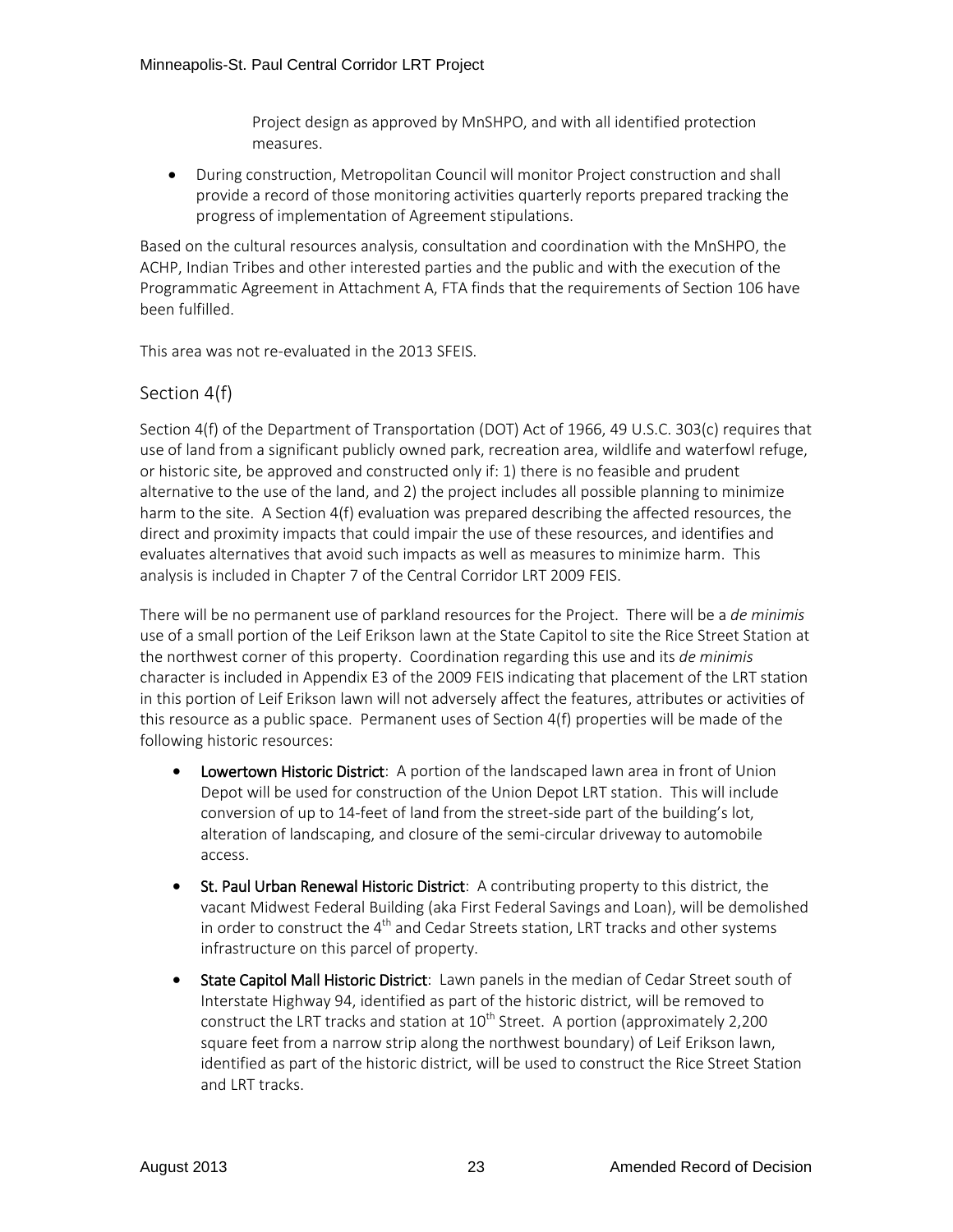- Prospect Park Residential Historic District: Section 7.5.1.12 of the 2009 FEIS includes a description of this National Register–eligible historic district that is bounded by University Avenue, Southeast Williams Avenue, Interstate 94, and Emerald Street Southeast. The Historic District consists of a primarily residential, planned neighborhood along the south side of University Avenue. The City of Minneapolis owns the streets and sidewalks within the Historic District. The 2009 FEIS indicates (page 7-21) that
	- "the proposed project would be located within the existing right-of way of University Avenue and would not require the incorporation of property from the Prospect Park Residential Historic Distinct. The proposed project would require temporary occupancy of land along University Avenue and would cause temporary access disruptions during construction. The proposed project would require temporary occupancy of land along University Avenue and would cause temporary disruptions during construction. The existing sidewalk within the University Avenue right-of-way would be reconstructed. Access points at University and Malcom and at University and Clarence would be reconstructed within existing right-of-way to limit turning movements to right in/right out movements only."
	- o Additionally, the 2009 FEIS states that the "proposed project does not incorporate land from contributing elements of the Prospect Park Residential Historic District."

Based on further review of the proposed project definition specific to this location, along with comments raised by the State Historic Preservation Office in their letter dated July 23, 2009 (included in Attachment D); the determination has been made that the reconstruction of the two landscaped triangles, at the above noted intersections, both of which are contributing elements to the historic district would constitute a use of Section 4(f) property.

Based on design requirements associated with locating LRT on University Avenue, more specifically, the ability to provide for left-turning movements from University Avenue into the Prospect Park neighborhood to the south of University Avenue, there is no feasible and prudent alternative to the use of the contributing element of the District. The proposed action has been designed to include all possible planning to minimize harm to the 4(f) properties resulting from this use as detailed. The Programmatic Agreement (included as Attachment A to this Amended ROD) stipulates ongoing consultation regarding project design, including the requirement to consult with parties regarding effects on the Prospect Park Residential Historic District.

- East River Parkway: Section 7.5.1.14 of the 2009 FEIS includes a description of East River Parkway, which is owned and operated by the Minneapolis Park and Recreation Board (Figure 7-7 of the 2009 FEIS). The 2009 FEIS references that the Parkway is a contributing element of the National Register-eligible Grand Rounds Historic District. The 2009 FEIS further states the following specific to East River Parkway:
	- o "The proposed project would require the construction of traffic signals and turn lanes on land within East River Parkway. The proposed project would cause temporary access disruptions to East River Flats; however the proposed changes would not use parkland for East River Flats. The modifications would have no adverse effect o the historic attributes of the road."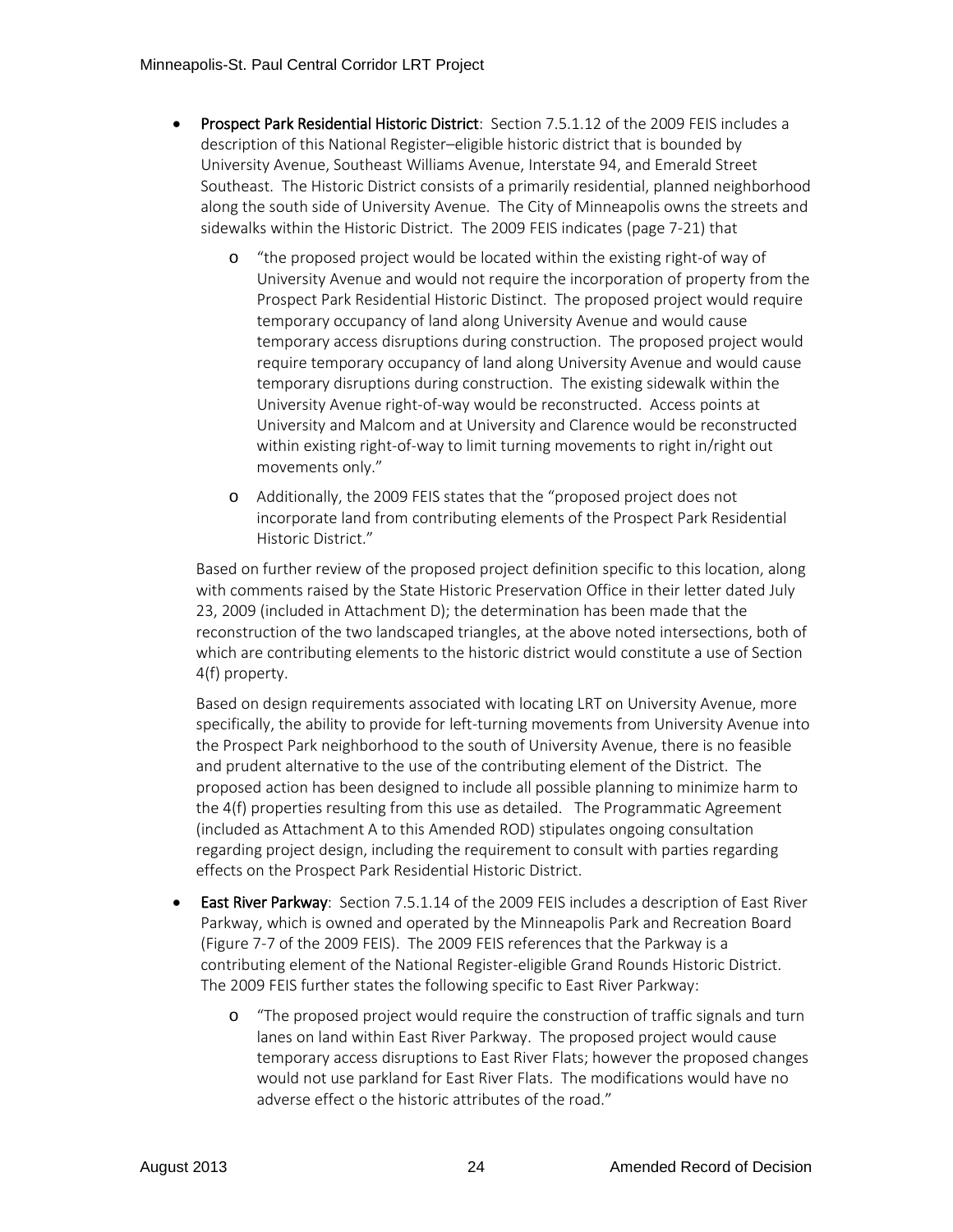o Additionally, the 2009 FEIS states that "The proposed project would not substantially impair the features and attributes that qualify the East River Parkway for Section 4(f) protection. Thus there would be no constructive use of the East River Parkway, as discussed in Section 7.1 (2009 FEIS) and as defined in 23 CFR 774.15. Therefore, there is no Section 4(f) use of this property and no avoidance analysis is required.

Based on comments received from the State Historic Preservation Office dated July 23, 2009 (included in Attachment C); the determination has been made that reconfiguration of the East River Road near Pioneer Hall would result in an adverse effect to the historic parkway. The effect is based on the reconfiguration of East River Parkway to favor movement off the Parkway onto Fulton Street on the U of M's East Bank campus and is being made as part of improvements to facilitate traffic diverted from the Washington Avenue Transit Mall. This change in configuration would alter the historic through movement of vehicles on East River Parkway at this intersection, by making traffic on this element of the Grand Rounds make a turning movement to continue their trip on the Parkway.

Based on design requirements associated with implementation of the Transit Mall on Washington Avenue, and specifically the requirement to make improvements to adequately manage the flow of diverted traffic, there is no feasible and prudent alternative to the use of the contributing element of the Grand Rounds Historic District. The proposed action has been designed to include all possible planning to minimize harm to the 4(f) properties resulting from this use as detailed. The Programmatic Agreement (included as Attachment A to the ROD) stipulates ongoing consultation regarding project design, including the requirement to consult with parties regarding effects on East River Parkway as a contributing element to the Grand Rounds Historic District.

A Central Corridor LRT Programmatic Agreement (see Attachment A) between the FTA, the Metropolitan Council, the Minnesota State Historic Preservation Office, and the Advisory Council on Historic Preservation was executed and published in the Central Corridor LRT 2009 FEIS. This Agreement commits to mitigation activities for the above uses and to ongoing consultation with SHPO and other parties so as to minimize harm.

FTA has consulted with the United States Department of the Interior (DOI). Based on this consultation and the Section 4(f) evaluation, published as Chapter 7 of the Central Corridor LRT 2009 FEIS, and the two revisions to Section 4(f) use determinations noted herein, FTA has determined that there is no feasible and prudent alternative to the use of the land from the above-referenced historic properties and that the proposed action includes all possible planning to minimize impacts from such use. By e-mail dated July 22, 2009, DOI agreed with FTA's Section 4(f) determinations referenced in the 2009 FEIS.

This area was not re-evaluated in the 2013 SFEIS.

### Business Revenues

To comply with the Court's order, the 2012 SDEIS and 2013 SFEIS examined construction-related impacts on the revenue of businesses along the Central Corridor alignment by drawing on a collection of studies and surveys.